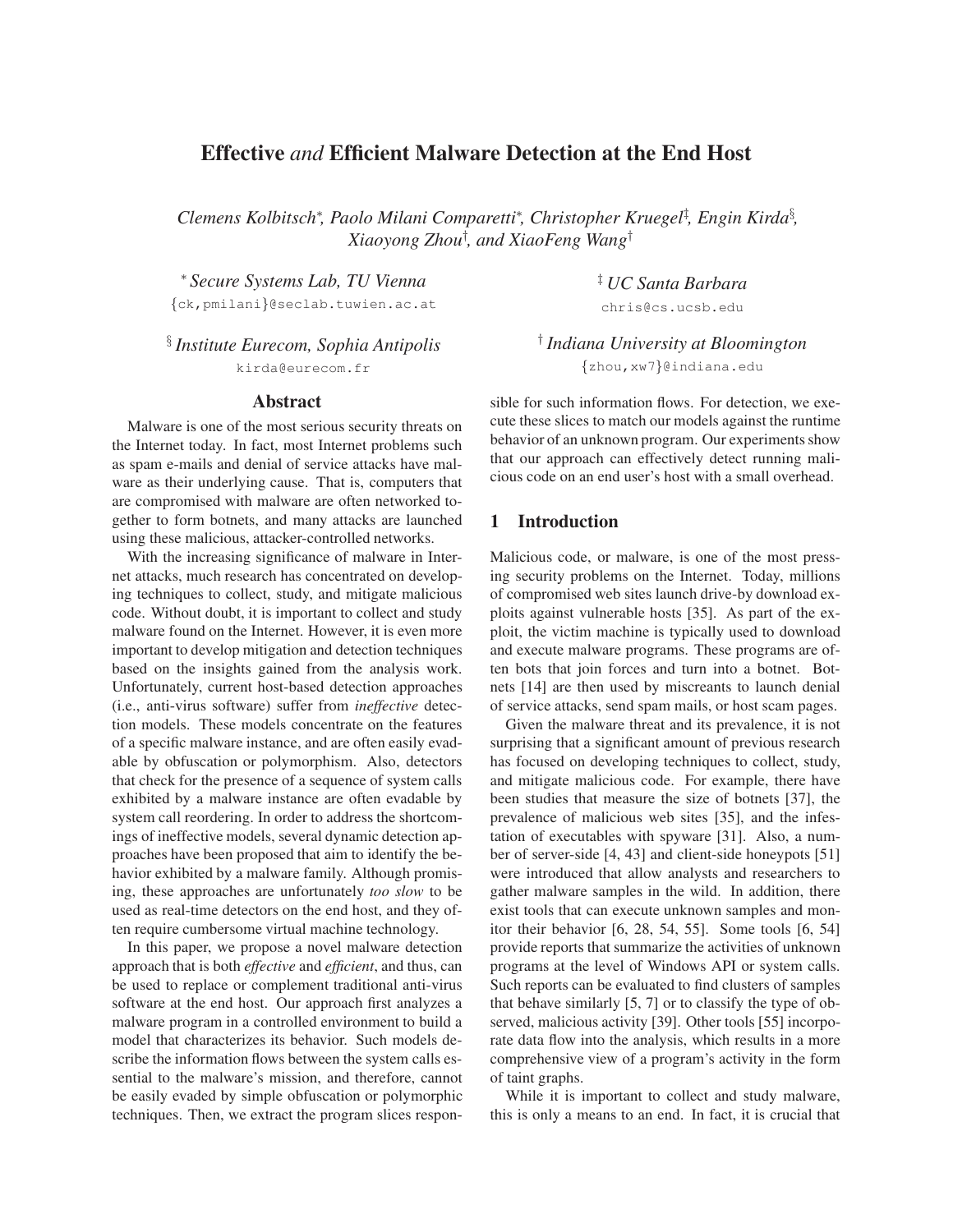the insight obtained through malware analysis is translated into detection and mitigation capabilities that allow one to eliminate malicious code running on infected machines. Considerable research effort was dedicated to the extraction of network-based detection models. Such models are often manually-crafted signatures loaded into intrusion detection systems [33] or bot detectors [20]. Other models are generated automatically by finding common tokens in network streams produced by malware programs (typically, worms) [32, 41]. Finally, malware activity can be detected by spotting anomalous traffic. For example, several systems try to identify bots by looking for similar connection patterns [19, 38]. While network-based detectors are useful in practice, they suffer from a number of limitations. First, a malware program has many options to render network-based detection very difficult. The reason is that such detectors cannot observe the activity of a malicious program directly but have to rely on artifacts (the traffic) that this program produces. For example, encryption can be used to thwart content-based techniques, and blending attacks [17] can change the properties of network traffic to make it appear legitimate. Second, network-based detectors cannot identify malicious code that does not send or receive any traffic.

Host-based malware detectors have the advantage that they can observe the complete set of actions that a malware program performs. It is even possible to identify malicious code before it is executed at all. Unfortunately, current host-based detection approaches have significant shortcomings. An important problem is that many techniques rely on *ineffective* models. Ineffective models are models that do not capture intrinsic properties of a malicious program and its actions but merely pick up artifacts of a specific malware instance. As a result, they can be easily evaded. For example, traditional anti-virus (AV) programs mostly rely on file hashes and byte (or instruction) signatures [46]. Unfortunately, obfuscation techniques and code polymorphism make it straightforward to modify these features without changing the actual semantics (the behavior) of the program [10]. Another example are models that capture the sequence of system calls that a specific malware program executes. When these system calls are independent, it is easy to change their order or add irrelevant calls, thus invalidating the captured sequence.

In an effort to overcome the limitations of ineffective models, researchers have sought ways to capture the malicious activity that is characteristic of a malware program (or a family). On one hand, this has led to detectors [9, 12, 25] that use sophisticated static analysis to identify code that is semantically equivalent to a malware template. Since these techniques focus on the actual semantics of a program, it is not enough for a malware sample to use obfuscation and polymorphic techniques to alter its appearance. The problem with static techniques is that static binary analysis is difficult [30]. This difficulty is further exacerbated by runtime packing and selfmodifying code. Moreover, the analysis is costly, and thus, not suitable for replacing AV scanners that need to quickly scan large numbers of files. Dynamic analysis is an alternative approach to model malware behavior. In particular, several systems [22, 55] rely on the tracking of dynamic data flows (tainting) to characterize malicious activity in a generic fashion. While detection results are promising, these systems incur a significant performance overhead. Also, a special infrastructure (virtual machine with shadow memory) is required to keep track of the taint information. As a result, static and dynamic analysis approaches are often employed in automated malware analysis environments (for example, at anti-virus companies or by security researchers), but they are too *inefficient* to be deployed as detectors on end hosts.

In this paper, we propose a malware detection approach that is both *effective* and *efficient*, and thus, can be used to replace or complement traditional AV software at the end host. For this, we first generate effective models that cannot be easily evaded by simple obfuscation or polymorphic techniques. More precisely, we execute a malware program in a controlled environment and observe its interactions with the operating system. Based on these observations, we generate fine-grained models that capture the characteristic, malicious behavior of this program. This analysis can be expensive, as it needs to be run only once for a group of similar (or related) malware executables. The key of the proposed approach is that our models can be efficiently matched against the runtime behavior of an unknown program. This allows us to detect malicious code that exhibits behavior that has been previously associated with the activity of a certain malware strain.

The main contributions of this paper are as follows:

- We automatically generate fine-grained (effective) models that capture detailed information about the behavior exhibited by instances of a malware family. These models are built by observing a malware sample in a controlled environment.
- We have developed a scanner that can efficiently match the activity of an unknown program against our behavior models. To achieve this, we track dependencies between system calls without requiring expensive taint analysis or special support at the end host.
- We present experimental evidence that demonstrates that our approach is feasible and usable in practice.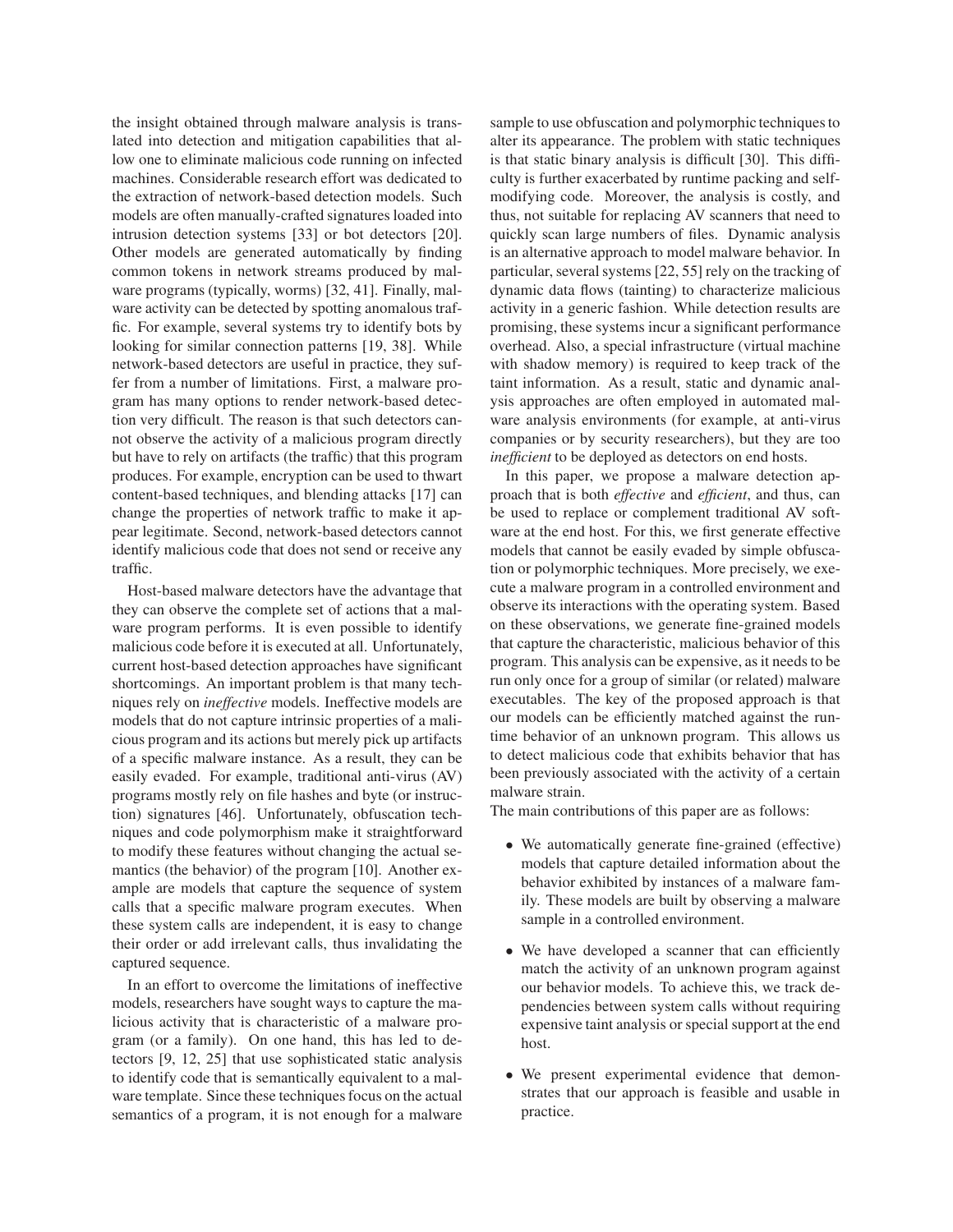### **2 System Overview**

The goal of our system is to effectively and efficiently detect malicious code at the end host. Moreover, the system should be general and not incorporate *a priori* knowledge about a particular malware class. Given the freedom that malware authors have when crafting malicious code, this is a challenging problem. To attack this problem, our system operates by generating detection models based on the observation of the execution of malware programs. That is, the system executes and monitors a malware program in a controlled analysis environment. Based on this observation, it extracts the behavior that characterizes the execution of this program. The behavior is then automatically translated into detection models that operate at the host level.

Our approach allows the system to quickly detect and eliminate novel malware variants. However, it is reactive in the sense that it must observe a certain, malicious behavior before it can properly respond. This introduces a small delay between the appearance of a new malware family and the availability of appropriate detection models. We believe that this is a trade-off that is necessary for a general system that aims to detect and mitigate malicious code with *a priori* unknown behavior. In some sense, the system can be compared to the human immune system, which also reacts to threats by first detecting intruders and then building appropriate antibodies. Also, it is important to recognize that it is *not* required to observe every malware instance before it can be detected. Instead, the proposed system abstracts (to some extent) program behavior from a single, observed execution trace. This allows the detection of all malware instances that implement similar functionality.

**Modeling program behavior.** To model the behavior of a program and its security-relevant activity, we rely on system calls. Since system calls capture the interactions of a program with its environment, we assume that any relevant security violation is visible as one or more unintended interactions.

Of course, a significant amount of research has focused on modeling legitimate program behavior by specifying permissible sequences of system calls [18, 48]. Unfortunately, these techniques cannot be directly applied to our problem. The reason is that malware authors have a large degree of freedom in rearranging the code to achieve their goals. For example, it is very easy to reorder independent system calls or to add irrelevant calls. Thus, we cannot represent suspicious activity as system call sequences that we have observed. Instead, a more flexible representation is needed. This representation must capture true relationships between system calls but allow independent calls to appear in any order. For this, we represent program behavior as a *behavior graph* where nodes are (interesting) system calls. An edge is introduced from a node  $x$  to node  $y$  when the system call associated with  $y$  uses as argument some output that is produced by system call  $x$ . That is, an edge represents a data dependency between system calls  $x$  and  $y$ . Moreover, we only focus on a subset of interesting system calls that can be used to carry out malicious activity.

At a conceptual level, the idea of monitoring a piece of malware and extracting a model for it bears some resemblance to previous signature generation systems [32, 41]. In both cases, malicious activity is recorded, and this activity is then used to generate detection models. In the case of signature generation systems, network packets sent by worms are compared to traffic from benign applications. The goal is to extract tokens that are unique to worm flows and, thus, can be used for network-based detection. At a closer look, however, the differences between previous work and our approach are significant. While signature generation systems extract specific, byte-level descriptions of malicious traffic (similar to virus scanners), the proposed approach targets the semantics of program executions. This requires different means to observe and model program behavior. Moreover, our techniques to identify malicious activity and then perform detection differ as well.

**Making detection efficient.** In principle, we can directly use the behavior graph to detect malicious activity at the end host. For this, we monitor the system calls that an unknown program issues and match these calls with nodes in the graph. When enough of the graph has been matched, we conclude that the running program exhibits behavior that is similar to previously-observed, malicious activity. At this point, the running process can be terminated and its previous, persistent modifications to the system can be undone.

Unfortunately, there is a problem with the previously sketched approach. The reason is that, for matching system calls with nodes in the behavior graph, we need to have information about data dependencies between the arguments and return values of these systems calls. Recall that an edge from node  $x$  to  $y$  indicates that there is a data flow from system call  $x$  to  $y$ . As a result, when observing  $x$  and  $y$ , it is not possible to declare a match with the behavior graph  $x \rightarrow y$ . Instead, we need to know whether  $y$  uses values that  $x$  has produced. Otherwise, independent system calls might trigger matches in the behavior graph, leading to an unacceptable high number of false positives.

Previous systems have proposed dynamic data flow tracking (tainting) to determine dependencies between system calls. However, tainting incurs a significant performance overhead and requires a special environ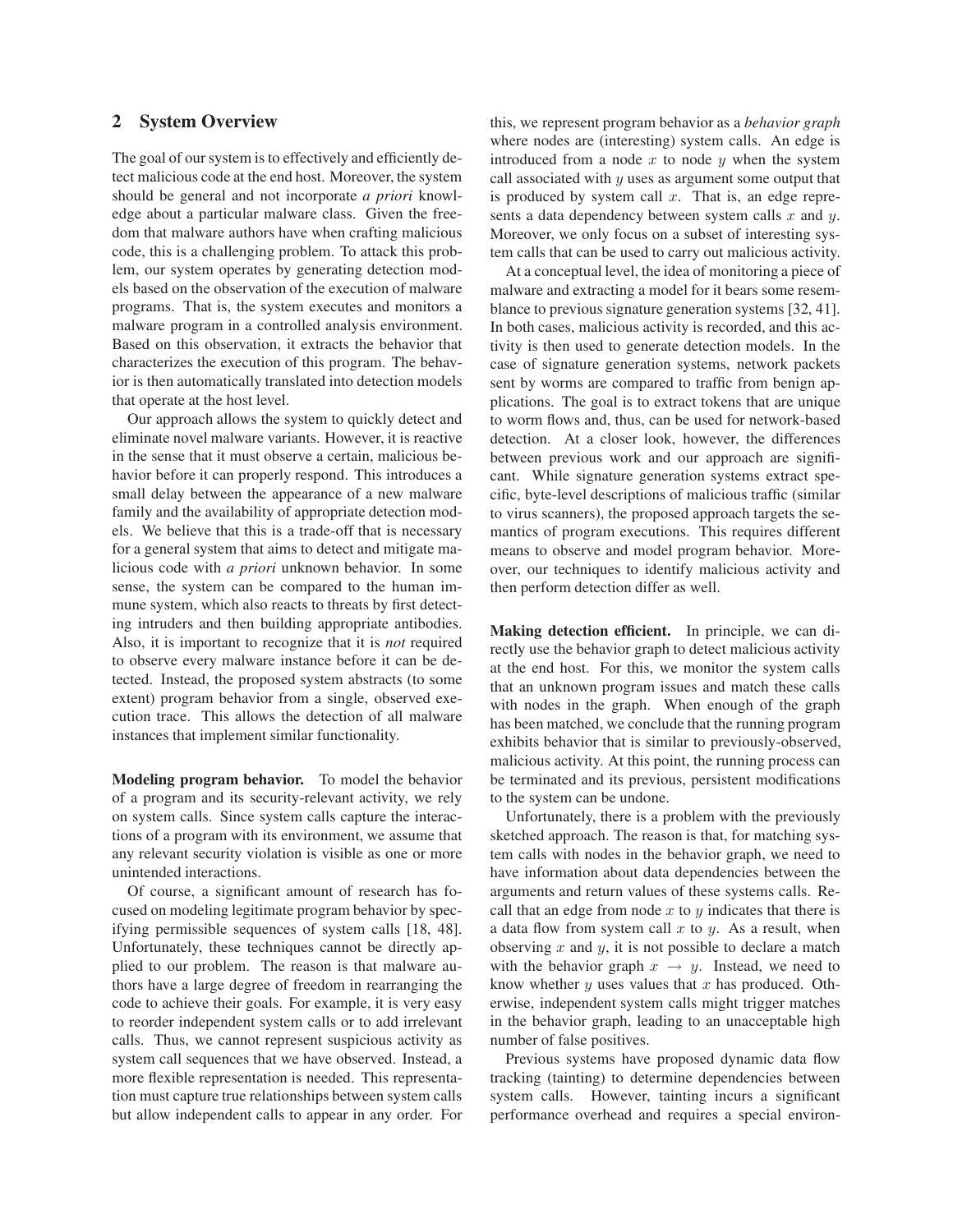ment (typically, a virtual machine with shadow memory). Hence, taint-based systems are usually only deployed in analysis environments but not at end hosts. In this paper, we propose an approach that allows us to detect previously-seen data dependencies by monitoring only system calls and their arguments. This allows efficient identification of data flows without requiring expensive tainting and special environments (virtual machines).

Our key idea to determine whether there is a data flow between a pair of system calls  $x$  and  $y$  that is similar to a previously-observed data flow is as follows: Using the observed data flow, we extract those parts of the program (the instructions) that are responsible for reading the input and transforming it into the corresponding output (a kind of program slice [53]). Based on this program slice, we derive a symbolic expression that represents the semantics of the slice. In other words, we extract an expression that can essentially pre-compute the expected output, based on some input. In the simplest case, when the input is copied to the output, the symbolic expression captures the fact that the input value is identical to the output value. Of course, more complicated expressions are possible. In cases where it is not possible to determine a closed symbolic expression, we can use the program slice itself (i.e., the sequence of program instructions that transforms an input value into its corresponding output, according to the functionality of the program).

Given a program slice or the corresponding symbolic expression, an unknown program can be monitored. Whenever this program invokes a system call  $x$ , we extract the relevant arguments and return value. This value is then used as input to the slice or symbolic expression, computing the expected output. Later, whenever a system call  $y$  is invoked, we check its arguments. When the value of the system call argument is equal to the previously-computed, expected output, then the system has detected the data flow.

Using data flow information that is computed in the previously described fashion, we can increase the precision of matching observed system calls against the behavior graph. That is, we can make sure that a graph with a relationship  $x \to y$  is matched only when we observe x and  $y$ , **and** there is a data flow between  $x$  and  $y$  that corresponds to the semantics of the malware program that is captured by this graph. As a result, we can perform more accurate detection and reduce the false positive rate.

### **3 System Details**

In this section, we provide more details on the components of our system. In particular, we first discuss how we characterize program activity via behavior graphs. Then, we introduce our techniques to automatically extract such graphs from observing binaries. Finally, we present our approach to match the actions of an unknown binary to previously-generated behavior graphs.

## **3.1 Behavior Graphs: Specifying Program Activity**

As a first step, we require a mechanism to describe the activity of programs. According to previous work [11], such a specification language for malicious behaviors has to satisfy three requirements: First, a specification must not constrain independent operations. The second requirement is that a specification must relate dependent operations. Third, the specification must only contain security-relevant operations.

The authors in [11] propose *malspecs* as a means to capture program behavior. A malicious specification (malspec) is a directed acyclic graph (DAG) with nodes labeled using system calls from an alphabet  $\Sigma$  and edges labeled using logic formulas in a logic  $\mathcal{L}_{dep}$ . Clearly, malspecs satisfy the first two requirements. That is, independent nodes (system calls) are not connected, while related operations are connected via a series of edges. The paper also mentions a function *IsTrivialComponent* that can identify and remove parts of the graph that are not security-relevant (to meet the third requirement).

For this work, we use a formalism called *behavior graphs*. Behavior graphs share similarities with malspecs. In particular, we also express program behavior as directed acyclic graphs where nodes represent system calls. However, we do not have unconstrained system call arguments, and the semantics of edges is somewhat different.

We define a system call  $s \in \Sigma$  as a function that maps a set of input arguments  $a_1, \ldots, a_n$  into a set of output values  $o_1, \ldots, o_k$  For each input argument of a system call  $a_i$ , the behavior graph captures where the value of this argument is derived from. For this, we use a function  $f_{a_i} \in F$ . Before we discuss the nature of the functions in  $F$  in more detail, we first describe where a value for a system call can be derived from. A system call value can come from three possible sources (or a mix thereof): First, it can be derived from the output argument(s) of previous system calls. Second, it can be read from the process address space (typically, the initialized data section – the bss segment). Third, it can be produced by the immediate argument of a machine instruction.

As mentioned previously, a function is used to capture the input to a system call argument  $a_i$ . More precisely, the function  $f_{a_i}$  for an argument  $a_i$  is defined as  $f_{a_i}: x_1, x_2, \ldots, x_n \to y$ , where each  $x_i$  represents the output  $o_j$  of a previous system call. The values that are read from memory are part of the function body, represented by l(*addr*). When the function is evaluated,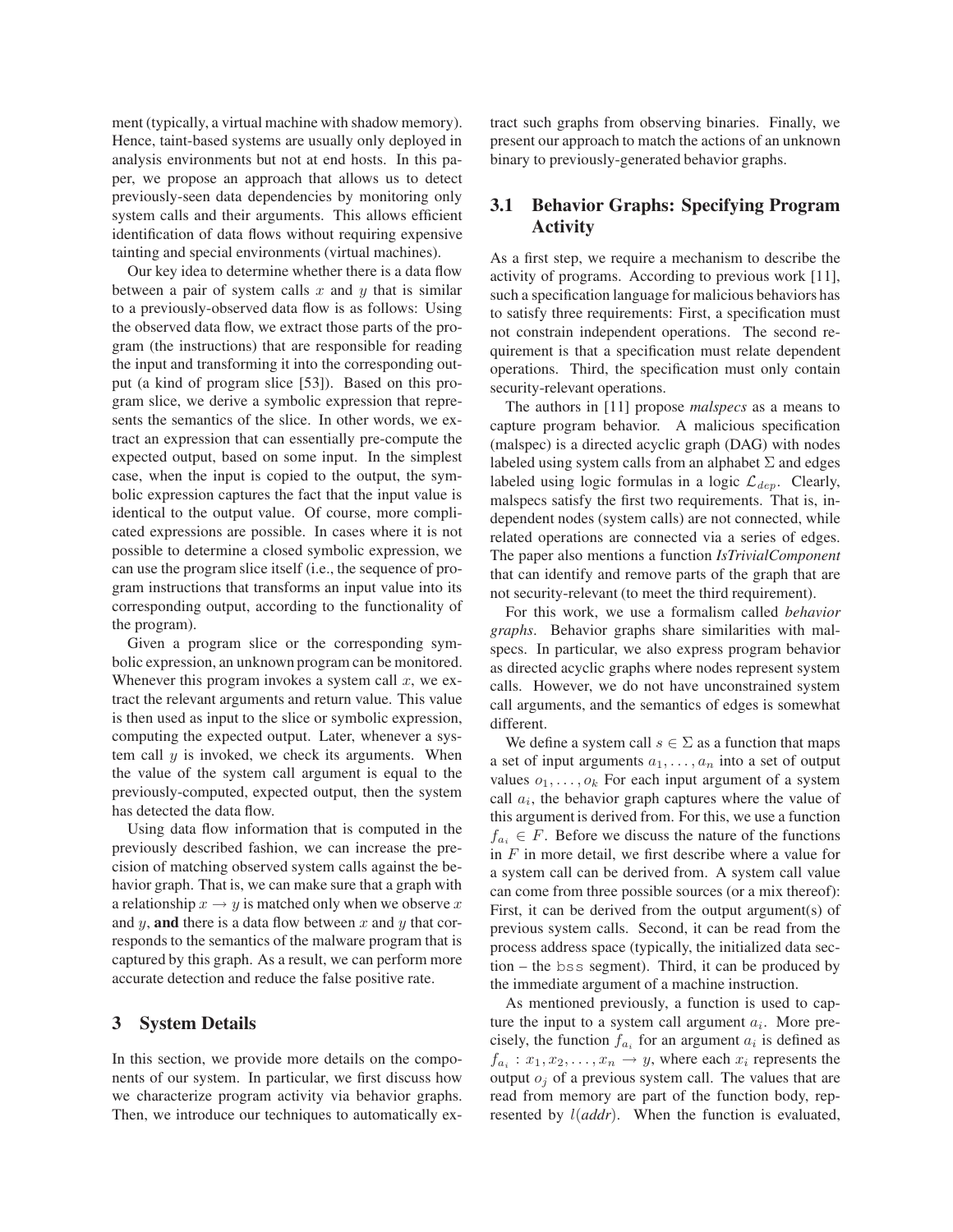l(addr) returns the value at memory location *addr*. This technique is needed to ensure that values that are loaded from memory (for example, keys) are not constant in the specification, but read from the process under analysis. Of course, our approach implies that the memory addresses of key data structures do not change between (polymorphic) variants of a certain malware family. In fact, this premise is confirmed by a recent observation that data structures are stable between different samples that belong to the same malware class [13]. Finally, constant values produced by instructions (through immediate operands) are implicitly encoded in the function body. Consider the case in which a system call argument  $a_i$  is the constant value 0, for example, produced by a push \$0 instruction. Here, the corresponding function is a constant function with no arguments  $f_{a_i} \rightarrow 0$ . Note that a function  $f \in F$  can be expressed in two different forms: As a (symbolic) formula or as an algorithm (more precisely, as a sequence of machine instructions – this representation is used in case the relation is too complex for a mathematical expression).

Whenever an input argument  $a_i$  for system call  $y$  depends on the some output  $o_i$  produced by system call x, we introduce an edge from the node that corresponds to x, to the node that corresponds to y. Thus, edges encode dependencies (i.e., temporal relationships) between system calls.

Given the previous discussion, we can define behavior graphs G more formally as:  $G = (V, E, F, \delta)$ , where:

- $\bullet$  *V* is the set of vertices, each representing a system call  $s \in \Sigma$
- *E* is the set of edges,  $E \subseteq V \times V$
- F is the set of functions  $\bigcup f : x_1, x_2, \ldots, x_n \to y$ , where each  $x_i$  is an output arguments  $o_j$  of system call  $s \in \Sigma$
- $\delta$ , which assigns a function  $f_i$  to each system call argument  $a_i$

Intuitively, a behavior graph encodes relationships between system calls. That is, the functions  $f_i$  for the arguments  $a_i$  of a system call s determine how these arguments depend on the outputs of previous calls, as well as program constants and memory values. Note that these functions allow one to *pre-compute* the expected arguments of a system call. Consider a behavior graph G where an input argument  $a$  of a system call  $s_t$  depends on the outputs of two previous calls  $s_p$  and  $s_q$ . Thus, there is a function  $f_a$  associated with a that has two inputs. Once we observe  $s_p$  and  $s_q$ , we can use the outputs  $o_p$  and  $o_q$  of these system calls and plug them into  $f_a$ . At this point, we know the expected value of a, assuming that the program execution follows the semantics encoded in the behavior graph. Thus, when we observe at a later point the invocation of  $s_t$ , we can check whether its actual argument value for  $a$  matches our precomputed value  $f_a(o_p, o_q)$ . If this is the case, we have high confidence that the program executes a system call whose input is related (depends on) the outputs of previous calls. This is the key idea of our proposed approach: We can identify relationships between system calls without tracking any information at the instruction-level during runtime. Instead, we rely solely on the analysis of system call arguments and the functions in the behavior graph that capture the semantics of the program.

### **3.2 Extracting Behavior Graphs**

As mentioned in the previous section, we express program activity as behavior graphs. In this section, we describe how these behavior graphs can be automatically constructed by observing the execution of a program in a controlled environment.

#### **Initial Behavior Graph**

As a first step, an unknown malware program is executed in an extended version of Anubis [6, 7], our dynamic malware analysis environment. Anubis records all the disassembled instructions (and the system calls) that the binary under analysis executes. We call this sequence of instructions an *instruction log*. In addition, Anubis also extracts data dependencies using taint analysis. That is, the system taints (marks) each byte that is returned by a system call with a unique label. Then, we keep track of each labeled byte as the program execution progresses. This allows us to detect that the output (result) of one system call is used as an input argument for another, later system call.

While the instruction log and the taint labels provide rich information about the execution of the malware program, this information is not sufficient. Consider the case in which an instruction performs an indirect memory access. That is, the instruction *reads* a memory value from a location  $\mathcal L$  whose address is given in a register or another memory location. In our later analysis, we need to know which instruction was the last one to *write* to this location  $\mathcal{L}$ . Unfortunately, looking at the disassembled instruction alone, this is not possible. Thus, to make the analysis easier in subsequent steps, we also maintain a *memory log*. This log stores, for each instruction that accesses memory, the locations that this instruction reads from and writes to.

Another problem is that the previously-sketched taint tracking approach only captures data dependencies. For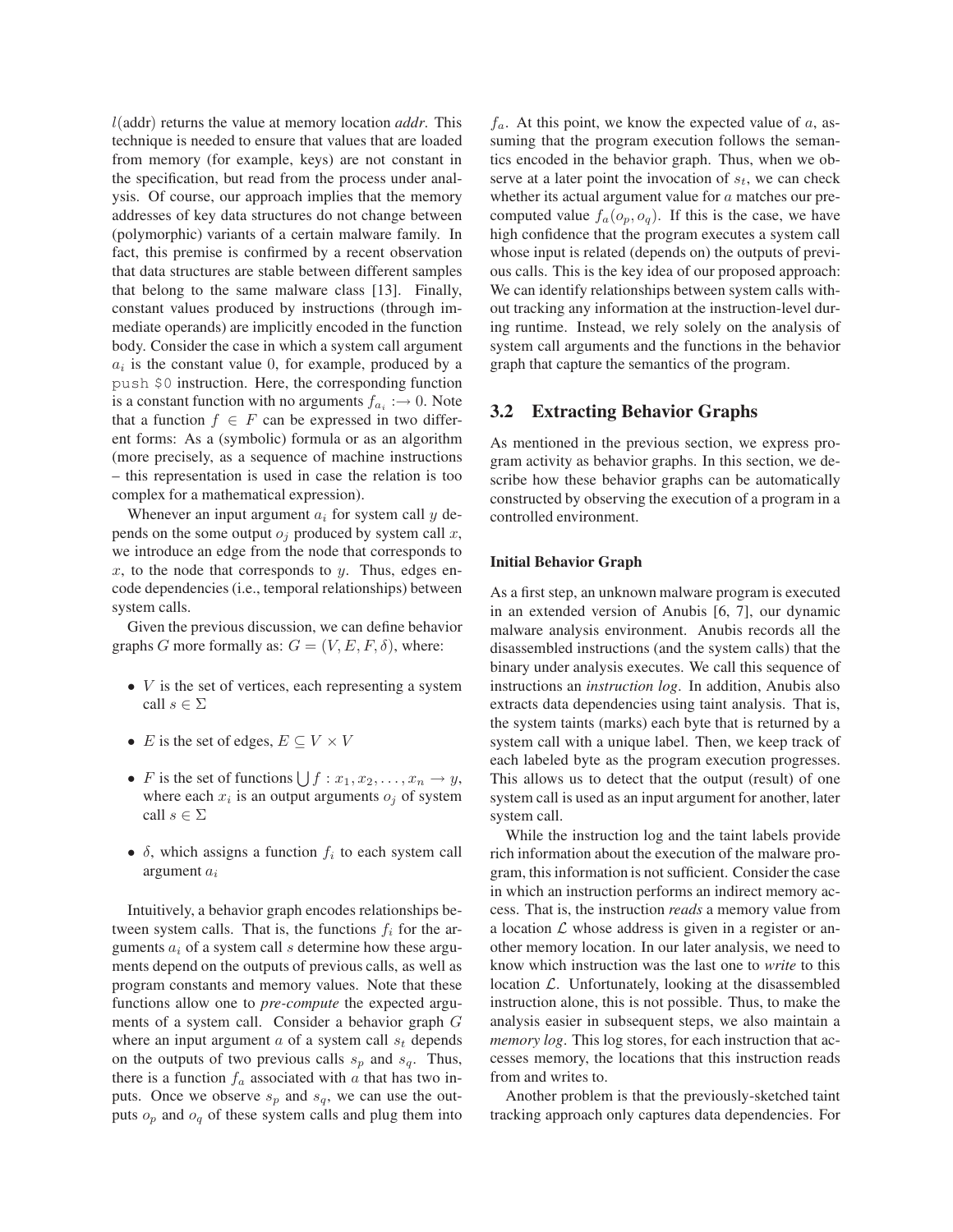example, when data is written to a file that is previously read as part of a copy operation, our system would detect such a dependency. However, it does not consider control dependencies. To see why this might be relevant, consider that the amount of data written as part of the copy operation is determined by the result of a system call that returns the size of the file that is read. The file size returned by the system call might be used in a loop that controls how often a new block of data needs to be copied. While this file size has an indirect influence on the (number of) write operation, there is no data dependency. To capture indirect dependencies, our system needs to identify the scope of code blocks that are controlled by tainted data. The start of such code blocks is identified by checking for branch operations that use tainted data as arguments. To identify the end of the scope, we leverage a technique proposed by Zhang et al. [56]. More precisely, we employ their *no preprocessing without caching* algorithm to find convergence points in the instruction log that indicate that the different paths of a conditional statement or a loop have met, indicating the end of the (dynamic) scope. Within a tainted scope, the results of all instructions are marked with the label(s) used in the branch operation, similar to the approach presented in [22].

At this point, our analysis has gathered the complete log of all executed instructions. Moreover, operands of all instructions are marked with taint labels that indicate whether these operands have data or control dependencies on the output of previous system calls. Based on this information, we can construct an initial behavior graph. To this end, every system call is mapped into a node in the graph, labeled with the name of this system call. Then, an edge is introduced from node  $x$  to  $y$  when the output of call  $x$  produces a taint label that is used in any input argument for call y.

Figure 1 depicts a part of the behavior graph of the Netsky worm. In this graph, one can see the system calls that are invoked and the dependencies between them when Netsky creates a copy of itself. The worm first obtains the name of its executable by invoking the *Get-ModuleFileNameA* function. Then, it opens the file of its executable by using the *NtCreateFile* call. At the same time, it creates a new file in the Windows system directory (i.e., in C:\Windows) that it calls *AVProtect9x.exe*. Obviously, the aim is to fool the user into believing that this file is benign and to improve the chances of survival of the worm. Hence, if the file is discovered by chance, a typical user will probably think that it belongs to some anti-virus software. In the last step, the worm uses the *NtCreateSection* system call to create a virtual memory block with a handle to itself and starts reading its own code and making a copy of it into the *AVProtect9x.exe* file.

In this example, the behavior graph that we generate specifically contains the string *AVProtect9x.exe*. However, obviously, a virus writer might choose to use random names when creating a new file. In this case, our behavior graph would contain the system calls that are used to create this random name. Hence, the randomization routines that are used (e.g., checking the current time and appending a constant string to it) would be a part of the behavior specification.

Figure 2 shows an excerpt of the trace that we recorded for Netsky. This is part of the input that the behavior graph is built from. On Line 1, one can see that the worm obtains the name of executable of the current process (i.e., the name of its own file). Using this name, it opens the file on Line 3 and obtains a handle to it. On Line 5, a new file called *AVProtect9x.exe* is created, where the virus will copy its code to. On Lines 8 to 10, the worm reads its own program code, copying itself into the newly created file.



Figure 1: Partial behavior graph for Netsky.

#### **Computing Argument Functions**

In the next step, we have to compute the functions  $f \in F$ that are associated with the arguments of system call nodes. That is, for each system call argument, we first have to identify the *sources* that can influence the value of this argument. Also, we need to determine how the values from the sources are manipulated to derive the argument value. For this, we make use of binary *program slicing*. Finally, we need to translate the sequence of instructions that compute the value of an argument (based on the values of the sources) into a function.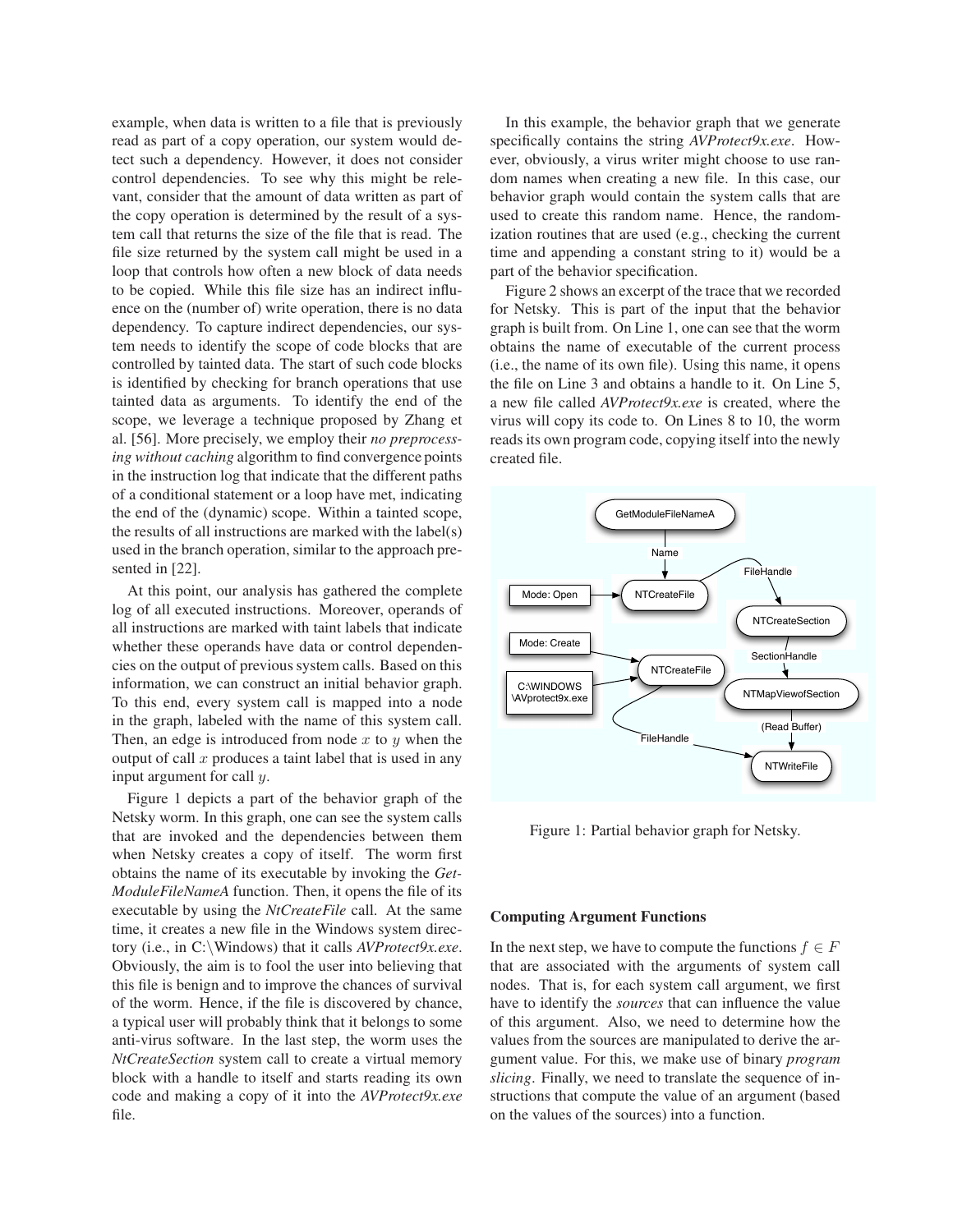```
1 GetModuleFileNameA([out] lpFilename -> "C:\
        netsky.exe")
2 ...
3 NtCreateFile(Attr->ObjectName:"C:\netsky.exe",
        mode: open, [out] FileHandle -> A)
4 ...
5 NtCreateFile(Attr->ObjectName:"C:\WINDOWS\
        AVprotect9x.exe", mode: create, [out]
        FileHandle -> B)
6 ...
7 NtCreateSection(FileHandle: A, [out]
        SectionHandle -> C)
8 NtMapViewOfSection(SectionHandle: C,
        BaseAddress: 0x3b0000)
9 ...
10 NtWriteFile(FileHandle: B, Buffer: "MZ\90\00...
         ", Length: 16896)
11
```
Figure 2: Excerpt of the observed trace for Netsky.

**Program slicing.** The goal of the program slicing process is to find all sources that directly or indirectly influence the value of an argument  $\alpha$  of system call  $\delta$ , which is also called a *sink*. To this end, we first use the function signature for s to determine the type and the size of argument a. This allows us to determine the bytes that correspond to the sink a. Starting from these bytes, we use a standard dynamic slicing approach [2] to go backwards, looking for instructions that *define* one of these bytes. For each instruction found in this manner, we look at its operands and determine which values the instruction *uses*. For each value that is used, we locate the instruction that defines this value. This process is continued recursively. As mentioned previously, it is sometimes not sufficient to look at the instruction log alone to determine the instruction that has defined the value in a certain memory location. To handle these cases, we make use of the memory log, which helps us to find the previous write to a certain memory location.

Following def-use chains would only include instructions that are related to the sink via data dependencies. However, we also wish to include control flow dependencies into a slice. Recall from the previous subsection that our analysis computes tainted scopes (code the has a control flow dependency on a certain tainted value). Thus, when instructions are included into a slice that are within a tainted scope, the instructions that create this scope are also included, as well as the code that those instructions depend upon.

The recursive analysis chains increasingly add instructions to a slice. A chain terminates at one of two possible endpoints. One endpoint is the system call that produces a (tainted) value as output. For example, consider that we trace back the bytes that are written to a file (the argument that represents the write buffer). The analysis might determine that these bytes originate from a system call that reads the data from the network. That is, the values come from the "outside," and we cannot go back any further. Of course, we expect that there are edges from all sources to the sink that eventually uses the values produced by the sources. Another endpoint is reached when a value is produced as an immediate operand of an instruction or read from the statically initialized data segment. In the previous example, the bytes that are written to the file need not have been read previously. Instead, they might be originating from a string embedded in the program binary, and thus, coming from "within."

When the program slicer finishes for a system call argument a, it has marked all instructions that are involved in computing the value of  $a$ . That is, we have a subset (a slice) of the instruction log that "explains" *(1)* how the value for a was computed, and *(2)*, which sources were involved. As mentioned before, these sources can be constants produced by the immediate operands of instructions, values read from memory location *addr*(without any other instruction previously writing to this address), and the output of previous system calls.

**Translating slices into functions.** A program slice contains all the instructions that were involved in computing a specific value for a system call argument. However, this slice is not a program (a function) that can be directly run to compute the outputs for different inputs. A slice can (and typically does) contain a single machine instruction of the binary program more than once, often with different operands. For example, consider a loop that is executed multiple times. In this case, the instructions of the binary that make up the loop body appear multiple times in the slice. However, for our function, we would like to have code that represents the loop itself, not the unrolled version. This is because when a different input is given to the loop, it might execute a different number of times. Thus, it is important to represent the function as the actual loop code, not as an unrolled sequence of instruction.

To translate a slice into a self-contained program, we first mark all instructions in the binary that appear at least once in the slice. Note that our system handles packed binaries. That is, when a malware program is packed, we consider the instructions that it executes *after* the unpacking routine as the relevant binary code. All instructions that do not appear in the slice are replaced with no operation statements (nops). The input to this code depends on the sources of the slice. When a source is a constant, immediate operand, then this constant is directly included into the function. When the source is a read operation from a memory address *addr* that was not previously written by the program, we replace it with a special function that reads the value at *addr* when a program is analyzed. Finally, outputs of previous system calls are replaced with variables.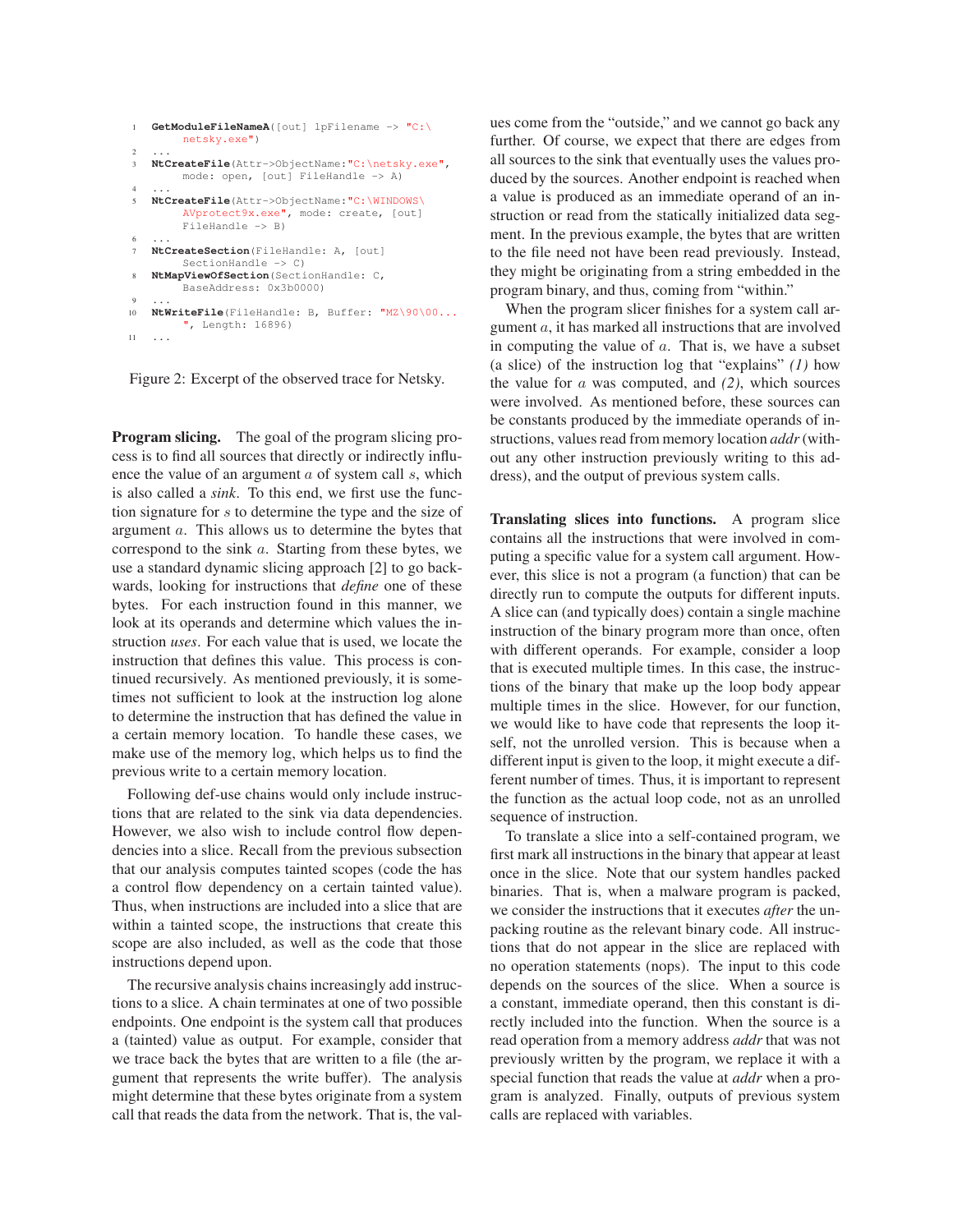In principle, we could now run the code as a function, simply providing as input the output values that we observe from previous system calls. This would compute a result, which is the pre-computed (expected) input argument for the sink. Unfortunately, this is not that easy. The reason is that the instructions that make up the function are taken from a binary program. This binary is made up of procedures, and these procedures set up stack frames that allow them to access local variables via offsets to the base pointer (register *%ebp*) or the stack pointer (x86 register *%esp*). The problem is that operations that manipulate the base pointer or the stack pointer are often not part of the slice. As a result, they are also not part of the function code. Unfortunately, this means that local variable accesses do not behave as expected. To compensate for that, we have to go through the instruction log (and the program binary) and *fix the stack*. More precisely, we analyze the code and add appropriate instructions that manipulate the stack and, if needed, the frame pointer appropriately so that local variable accesses succeed. For this, some knowledge about compiler-specific mechanisms for handling procedures and stack frames is required. Currently, our prototype slicer is able to handle machine code generated from standard C and C++ code, as well as several human-written/optimized assembler code idioms that we encountered (for example, code that is compiled without the frame pointer).

Once the necessary code is added to fix the stack, we have a function (program) at our disposal that captures the *semantics* of that part of the program that computes a particular system call argument based on the results of previous calls. As mentioned before, this is useful, because it allows us to pre-compute the argument of a system call that we would expect to see when an unknown program exhibits behavior that conforms to our behavior graph.

#### **Optimizing Functions**

Once we have extracted a slice for a system call argument and translated it into a corresponding function (program), we could stop there. However, many functions implement a very simple behavior; they copy a value that is produced as output of a system call into the input argument of a subsequent call. For example, when a system call such as NtOpenFile produces an opaque handle, this handle is used as input by all subsequent system calls that operate on this file. Unfortunately, the chain of copy operations can grow quite long, involving memory accesses and stack manipulation. Thus, it would be beneficial to identify and simplify instruction sequences. Optimally, the complete sequence can be translated into a formula that allows us to directly compute the expected output based on the formula's inputs.

To simplify functions, we make use of symbolic execution. More precisely, we assign symbolic values to the input parameters of a function and use a symbolic execution engine developed previously [23]. Once the symbolic execution of the function has finished, we obtain a symbolic expression for the output. When the symbolic execution engine does not need to perform any approximations (e.g., widening in the case of loops), then we can replace the algorithmic representation of the slice with this symbolic expression. This allows us to significantly shorten the time it takes to evaluate functions, especially those that only move values around. For complex functions, we fall back to the explicit machine code representation.

### **3.3 Matching Behavior Graphs**

For every malware program that we analyze in our controlled environment, we automatically generate a behavior graph. These graphs can then be used for detection at the end host. More precisely, for detection, we have developed a scanner that monitors the system call invocations (and arguments) of a program under analysis. The goal of the scanner is to efficiently determine whether this program exhibits activity that matches one of the behavior graphs. If such a match occurs, the program is considered malicious, and the process is terminated. We could also imagine a system that unrolls the persistent modifications that the program has performed. For this, we could leverage previous work [45] on safe execution environments.

In the following, we discuss how our scanner matches a stream of system call invocations (received from the program under analysis) against a behavior graph. The scanner is a user-mode process that runs with administrative privileges. It is supported by a small kernel-mode driver that captures system calls and arguments of processes that should be monitored. In the current design, we assume that the malware process is running under the normal account of a user, and thus, cannot subvert the kernel driver or attack the scanner. We believe that this assumption is reasonable because, for recent versions of Windows, Microsoft has made significant effort to have users run without root privileges. Also, processes that run executables downloaded from the Internet can be automatically started in a low-integrity mode. Interestingly, we have seen malware increasingly adapting to this new landscape, and a substantial fraction can now successfully execute as a normal user.

The basic approach of our matching algorithm is the following: First, we partition the nodes of a behavior graph into a set of *active* nodes and a set of *inactive*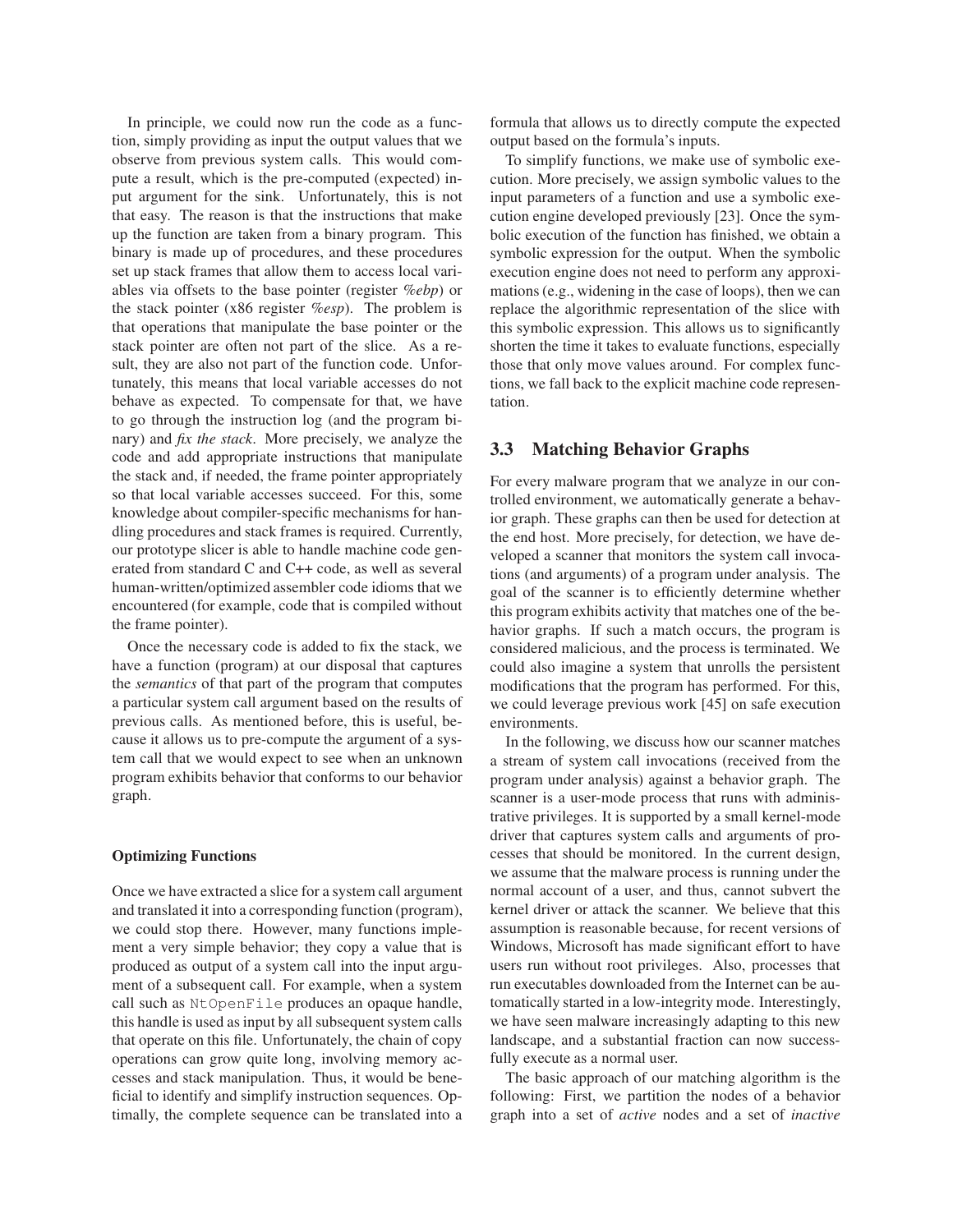nodes. The set of active nodes contains those nodes that have already been matched with system call(s) in the stream. Initially, all nodes are inactive.

When a new system call  $s$  arrives, the scanner visits all inactive nodes in the behavior graph that have the correct type. That is, when a system call NtOpenFile is seen, we examine all inactive nodes that correspond to an NtOpenFile call. For each of these nodes, we check whether all its parent nodes are active. A parent node for node  $N$  is a node that has an edge to  $N$ . When we find such a node, we further have to ensure that the system call has the "right" arguments. More precisely, we have to check all functions  $f_i : 1 \leq i \leq k$  associated with the  $k$  input arguments of the system call  $s$ . However, for performance reasons, we do not do this immediately. Instead, we only check the *simple functions*. Simple functions are those for which a symbolic expression exists. Most often, these functions check for the equality of handles. The checks for *complex functions*, which are functions that represent dependencies as programs, are deferred and optimistically assumed to hold.

To check whether a (simple) function  $f_i$  holds, we use the output arguments of the parent node(s) of  $N$ . More precisely, we use the appropriate values associated with the parent node(s) of N as the input to  $f_i$ . When the result of  $f_i$  matches the input argument to system call  $s$ , then we have a match. When all arguments associated with simple functions match, then node  $N$  can be activated. Moreover, once s returns, the values of its output parameters are stored with node  $N$ . This is necessary because the output of s might be needed later as input for a function that checks the arguments of  $N$ 's child nodes.

So far, we have only checked dependencies between system calls that are captured by simple functions. As a result, we might activate a node  $y$  as the child of  $x$ , although there exists a complex dependency between these two system calls that is *not* satisfied by the actual program execution. Of course, at one point, we have to check these complex relationships (functions) as well. This point is reached when an *interesting* node in the behavior graph is activated. Interesting nodes are nodes that are (a) associated with security-relevant system calls and (b) at the "bottom" of the behavior graph. With securityrelevant system calls, we refer to all calls that write to the file system, the registry, or the network. In addition, system calls that start new processes or system services are also security-relevant. A node is at the "bottom" of the behavior graph when it has no outgoing edges.

When an interesting node is activated, we go back in the behavior graph and check all complex dependencies. That is, for each active node, we check all complex functions that are associated with its arguments (in a way that is similar to the case for simple functions, as outlined previously). When all complex functions hold, the node is marked as *confirmed*. If any of the complex functions associated with the input arguments of an active node N does not hold, our previous optimistic assumption has been invalidated. Thus, we deactivate  $N$  as well as all nodes in the subgraph rooted in N.

Intuitively, we use the concept of interesting nodes to capture the case in which a malware program has demonstrated a chain of activities that involve a series of system calls with non-trivial dependencies between them. Thus, we declare a match as soon as any interesting node has been confirmed. However, to avoid cases of overly generic behavior graphs, we only report a program as malware when the process of confirming an interesting node involves at least one complex dependency.

Since the confirmed activation of a single interesting node is enough to detect a malware sample, typically only a subset of the behavior graph of a malware sample is employed for detection. More precisely, each interesting node, together with all of its ancestor nodes and the dependencies between these nodes, can be used for detection independently. Each of these subgraphs is itself a behavior graph that describes a specific set of actions performed by a malware program (that is, a certain behavioral trait of this malware).

#### **4 Evaluation**

We claim that our system delivers effective detection with an acceptable performance overhead. In this section, we first analyze the detection capabilities of our system. Then, we examine the runtime impact of our prototype implementation. In the last section, we describe two examples of behavior graphs in more detail.

| <b>Name</b> | <b>Type</b>        |
|-------------|--------------------|
| Allaple     | Exploit-based worm |
| Bagle       | Mass-mailing worm  |
| Mytob       | Mass-mailing worm  |
| Agent       | Trojan             |
| Netsky      | Mass-mailing worm  |
| Mydoom      | Mass-mailing worm  |

Table 1: Malware families used for evaluation.

## **4.1 Detection Effectiveness**

To demonstrate that our system is effective in detecting malicious code, we first generated behavior graphs for six popular malware families. An overview of these families is provided in Table 1. These malware families were selected because they are very popular, both in our own malware data collection (which we obtained from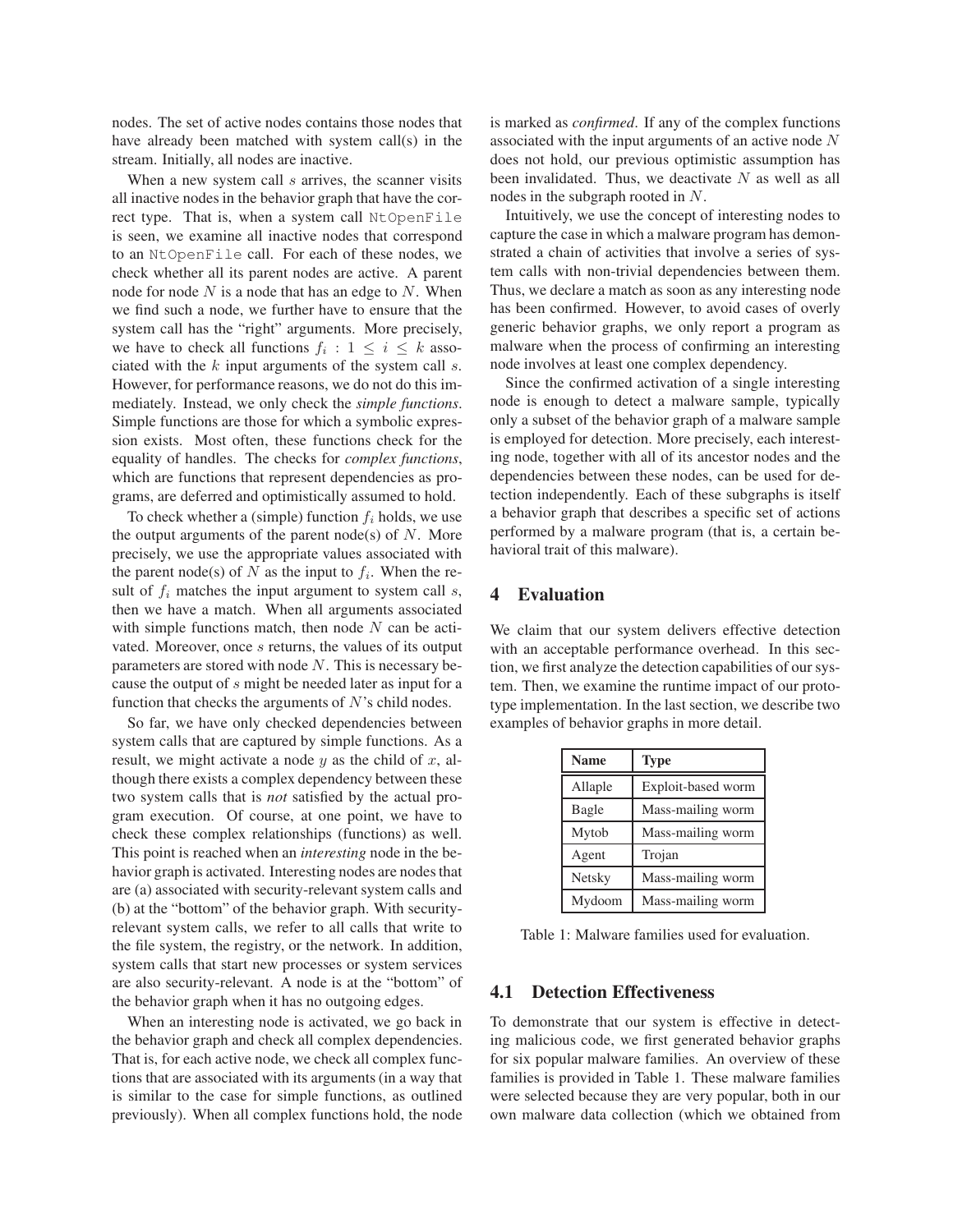| <b>Name</b>   | <b>Samples</b> | <b>Kaspersky variants</b> | Our variants   | <b>Samples detected</b> | <b>Effectiveness</b> |
|---------------|----------------|---------------------------|----------------|-------------------------|----------------------|
| Allaple       | 50             | ◠                         |                | 50                      | 1.00                 |
| Bagle         | 50             | 20                        | 14             | 46                      | 0.92                 |
| Mytob         | 50             | 32                        | 12             | 47                      | 0.94                 |
| Agent         | 50             | 20                        | $\overline{c}$ | 41                      | 0.82                 |
| <b>Netsky</b> | 50             | 22                        | 12             | 46                      | 0.92                 |
| Mydoom        | 50             | 6                         | 3              | 49                      | 0.98                 |
| Total         | 300            | 102                       | 44             | 279                     | 0.93                 |

Table 2: Training dataset.

Anubis [1]) and according to lists compiled by anti-virus vendors. Moreover, these families provide a good cross section of popular malware classes, such as mail-based worms, exploit-based worms, and a Trojan horse. Some of the families use code polymorphism to make it harder for signature-based scanners to detect them. For each malware family, we randomly selected 100 samples from our database. The selection was based on the labels produced by the Kaspersky anti-virus scanner and included different variants for each family. During the selection process, we discarded samples that, in our test environment, did not exhibit any interesting behavior. Specifically, we discarded samples that did not modify the file system, spawn new processes, or perform network communication. For the Netsky family, only 63 different samples were available in our dataset.

**Detection capabilities.** For each of our six malware families, we randomly selected 50 samples. These samples were then used for the extraction of behavior graphs. Table 2 provides some details on the training dataset. The "Kaspersky variants" column shows the number of different variants (labels) identified by the Kaspersky antivirus scanner (these are variants such as Netsky.k or Netsky.aa). The "Our variants" column shows the number of different samples from which (different) behavior graphs had to be extracted before the training dataset was covered. Interestingly, as shown by the "Samples detected" column, it was not possible to extract behavior graphs for the entire training set. The reasons for this are twofold: First, some samples did not perform any interesting activity during behavior graph extraction (despite the fact that they did show relevant behavior during the initial selection process). Second, for some malware programs, our system was not able to extract valid behavior graphs. This is due to limitations of the current prototype that produced invalid slices (i.e., functions that simply crashed when executed).

To evaluate the detection effectiveness of our system, we used the behavior graphs extracted from the training dataset to perform detection on the remaining 263 samples (the test dataset). The results are shown in Table 3. It can be seen that some malware families, such as Allaple and Mydoom, can be detected very accurately. For others, the results appear worse. However, we have to consider that different malware variants may exhibit different behavior, so it may be unrealistic to expect that a behavior graph for one variant always matches samples belonging to another variant. This is further exacerbated by the fact that anti-virus software is not particularly good at classifying malware (a problem that has also been discussed in previous work [5]). As a result, the dataset likely contains mislabeled programs that belong to different malware families altogether. This was confirmed by manual inspection, which revealed that certain malware families (in particular, the Agent family) contain a large number of variants with widely varying behavior.

To confirm that different malware variants are indeed the root cause of the lower detection effectiveness, we then restricted our analysis to the 155 samples in the test dataset that belong to "known" variants. That is, we only considered those samples that belong to malware variants that are also present in the training dataset (according to Kaspersky labels). For this dataset, we obtain a detection effectiveness of 0.92. This is very similar to the result of 0.93 obtained on the training dataset. Conversely, if we restrict our analysis to the 108 samples that do *not* belong to a known variant, we obtain a detection effectiveness of only 0.23. While this value is significantly lower, it still demonstrates that our system is sometimes capable of detecting malware belonging to previously unknown variants. Together with the number of variants shown in Table 2, this indicates that our tool produces a behaviorbased malware classification that is more general than that produced by an anti-virus scanner, and therefore, requires a smaller number of behavior graphs than signatures.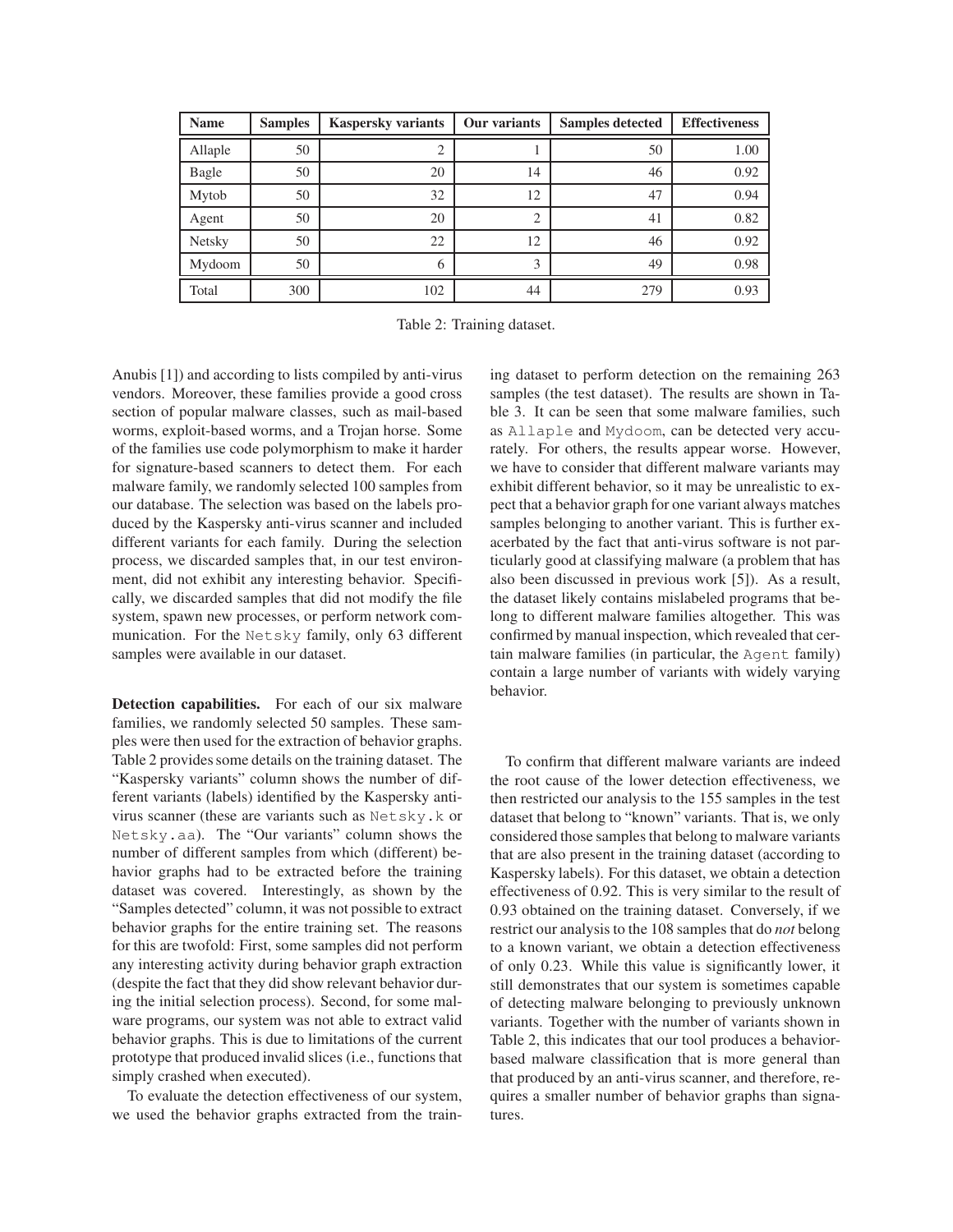| <b>Name</b>   | <b>Samples</b> | <b>Known variant samples</b> | <b>Samples detected</b> | <b>Effectiveness</b> |
|---------------|----------------|------------------------------|-------------------------|----------------------|
| Allaple       | 50             | 50                           | 45                      | 0.90                 |
| Bagle         | 50             | 26                           | 30                      | 0.60                 |
| Mytob         | 50             | 26                           | 36                      | 0.72                 |
| Agent         | 50             | 4                            | 5                       | 0.10                 |
| <b>Netsky</b> | 13             | 5                            |                         | 0.54                 |
| Mydoom        | 50             | 44                           | 45                      | 0.90                 |
| Total         | 263            | 155                          | 168                     | 0.64                 |

Table 3: Detection effectiveness.

**False positives.** In the next step, we attempted to evaluate the amount of false positives that our system would produce. For this, we installed a number of popular applications on our test machine, which runs Microsoft Windows XP and our scanner. More precisely, we used Internet Explorer, Firefox, Thunderbird, putty, and Notepad. For each of these applications, we went through a series of common use cases. For example, we surfed the web with IE and Firefox, sent a mail with Thunderbird (*including* an attachment), performed a remote ssh login with putty, and used notepad for writing and saving text. No false positives were raised in these tests. This was expected, since our models typically capture quite tightly the behavior of the individual malware families. However, if we omitted the checks for *complex functions* and assumed all complex dependencies in the behavior graph to hold, *all* of the above applications raised false positives. This shows that our tool's ability to capture arbitrary data-flow dependencies and verify them at runtime is essential for effective detection. It also indicates that, in general, system call information alone (without considering complex relationships between their arguments) might not be sufficient to distinguish between legitimate and malicious behavior.

In addition to the Windows applications mentioned previously, we also installed a number of tools for performance measurement, as discussed in the following section. While running the performance tests, we also did not experience any false positives.

### **4.2 System Efficiency**

As every malware scanner, our detection mechanism stands and falls with the performance degradation it causes on a running system. To evaluate the performance impact of our detection mechanism, we used 7-zip, a well-known compression utility, Microsoft Internet Explorer, and Microsoft Visual Studio. We performed the tests on a single-core, 1.8 GHz Pentium 4 running Windows XP with 1 GB of RAM.

For the first test, we used a command line option for 7-zip that makes it run a simple benchmark. This reflects the case in which an application is mostly performing CPU-bound computation. In another test, 7-zip was used to compress a folder that contains 215 MB of data (6,859 files in 808 subfolders). This test represents a more mixed workload. The third test consisted of using 7-zip to archive three copies of this same folder, performing no compression. This is a purely IO-bound workload. The next test measures the number of pages per second that could be rendered in Internet Explorer. For this test, we used a local copy of a large (1.5MB) web page [3]. For the final test, we measured the time required to compile and build our scanner tool using Microsoft Visual Studio. The source code of this tool consists of 67 files and over 17,000 lines of code. For all tests, we first ran the benchmark on the unmodified operating system (to obtain a baseline). Then, we enabled the kernel driver that logs system call parameters, but did not enable any user-mode detection processing of this output. Finally, we also enabled our malware detector with the full set of 44 behavior graphs.

The results are summarized in Table 4. As can be seen, our tool has a very low overhead (below 5%) for CPU-bound benchmarks. Also, it performs well in the I/O-bound experiment (with less than 10% overhead). The worst performance occurs in the compilation benchmark, where the system incurs an overhead of 39.8%. It may seem surprising at first that our tool performs worse in this benchmark than in the IO-bound archive benchmark. However, during compilation, the scanned application is performing almost 5,000 system calls per second, while in the archive benchmark, this value is around 700. Since the amount of computation performed in user-mode by our scanner increases with the number of system calls, compilation is a worst-case scenario for our tool. Furthermore, the more varied workload in the compile benchmark causes more complex functions to be evaluated. The 39.8% overhead of the compile benchmark can further be broken down into 12.2% for the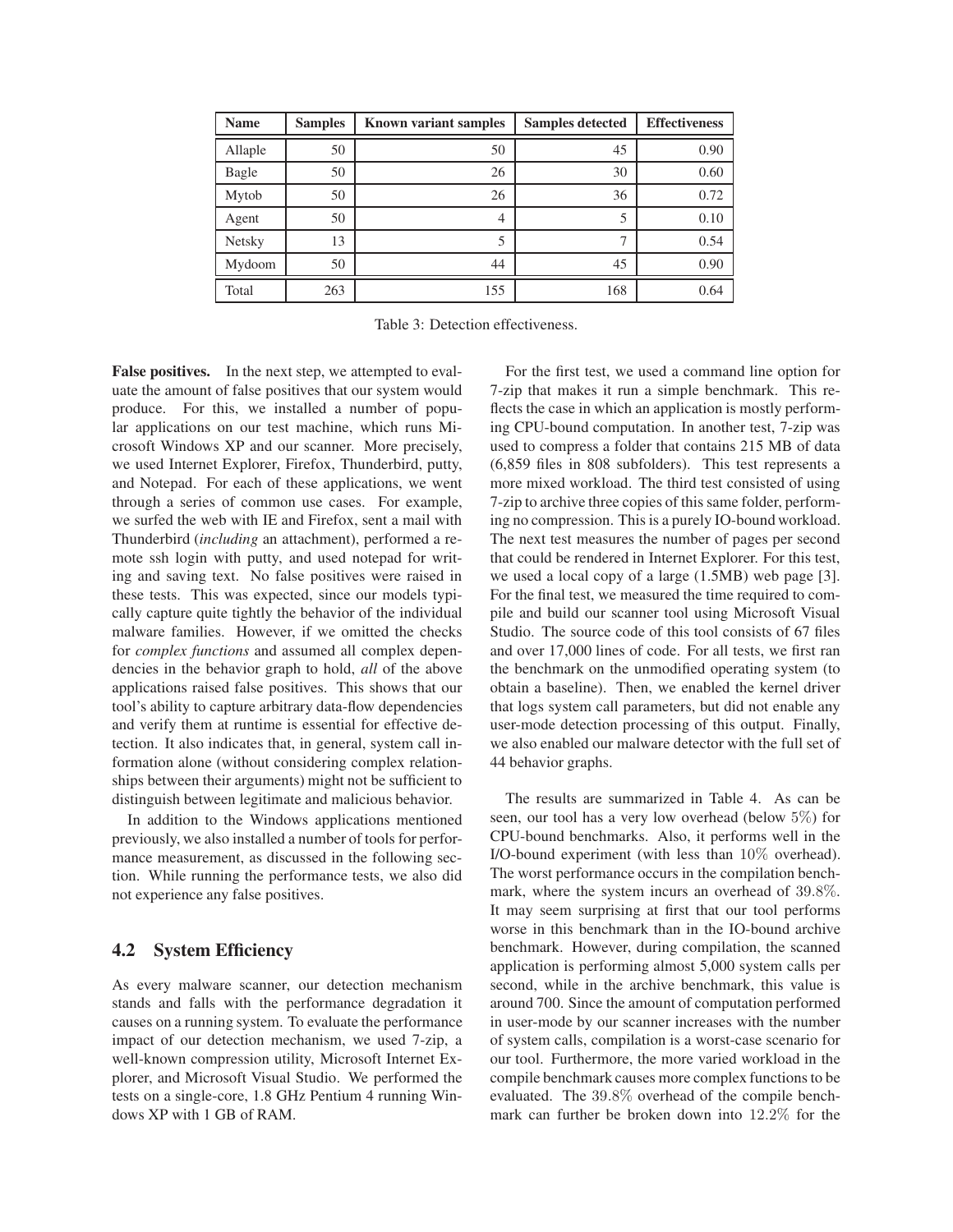| <b>Test</b>       | <b>Baseline</b>   | <b>Driver</b>     |          | <b>Scanner</b>    |          |
|-------------------|-------------------|-------------------|----------|-------------------|----------|
|                   |                   | <b>Score</b>      | Overhead | <b>Score</b>      | Overhead |
| 7-zip (benchmark) | $114 \text{ sec}$ | $117 \text{ sec}$ | 2.3%     | $118 \text{ sec}$ | 2.4%     |
| 7-zip (compress)  | $318 \text{ sec}$ | 328 sec           | 3.1%     | 333 sec           | 4.7%     |
| 7-zip (archive)   | $213 \text{ sec}$ | $225$ sec         | $6.2\%$  | $231$ sec         | 8.4%     |
| IE - Rendering    | $0.41$ page/s     | $0.39$ pages/s    | 4.4%     | $0.39$ page/s     | 4.4%     |
| Compile           | $104 \text{ sec}$ | $117 \text{ sec}$ | 12.2%    | $146 \text{ sec}$ | 39.8%    |

Table 4: Performance evaluation.

kernel driver, 16.7% for the evaluation of *complex functions*, and 10.9% for the remaining user-mode processing. Note that the high cost of complex function evaluation could be reduced by improving our symbolic execution engine, so that less complex functions need to be evaluated. Furthermore, our prototype implementation spawns a new process every time that the verification of complex dependencies is triggered, causing unnecessary overhead. Nevertheless, we feel that our prototype performs well for common tasks, and the current overhead allows the system to be used on (most) end user's hosts. Moreover, even in the worst case, the tool incurs significantly less overhead than systems that perform dynamic taint propagation (where the overhead is typically several times the baseline).

## **4.3 Examples of Behavior Graphs**

To provide a better understanding of the type of behavior that is modeled by our system, we provide a short description of two behavior graphs extracted from variants of the Agent and Allaple malware families.

**Agent.ffn.StartService.** The Agent.ffn variant contains a resource section that stores chunks of binary data. During execution, the binary queries for one of these stored resources and processes its content with a simple, custom decryption routine. This routine uses a variant of XOR decryption with a key that changes as the decryption proceeds. In a later step, the decrypted data is used to overwrite the Windows system file C:\WINDOWS\System32\drivers\ip6fw.sys. Interestingly, rather than directly writing to the file, the malware opens the  $\setminus \setminus C$ : logical partition at the offset where the ip6fw.sys file is stored, and directly writes to that location. Finally, the malware restarts Windows XP's integrated IPv6 firewall service, effectively executing the previously decrypted code.

Figure 3 shows a simplified behavior graph that captures this behavior. The graph contains nine nodes, connected through ten dependencies: six simple dependencies representing the reuse of previously ob-



Figure 3: Behavior graph for Agent.fnn.

tained object handles (annotated with the parameter name), and four complex dependencies. The complex dependency that captures the previously described decryption routine is indicated by a bold arrow in Figure 3. Here, the LockResource function provides the body of the encrypted resource section. The NtQueryInformationFile call provides information about the ip6fw.sys file. The  $\setminus \setminus \setminus \subset$ : logical partition is opened in the NtCreateFile node. Finally, the NtWriteFile system call overwrites the firewall service program with malicious code. The check of the complex dependency is triggered by the activation of the last node (bold in the figure).



Figure 4: Behavior graph for Allaple.b.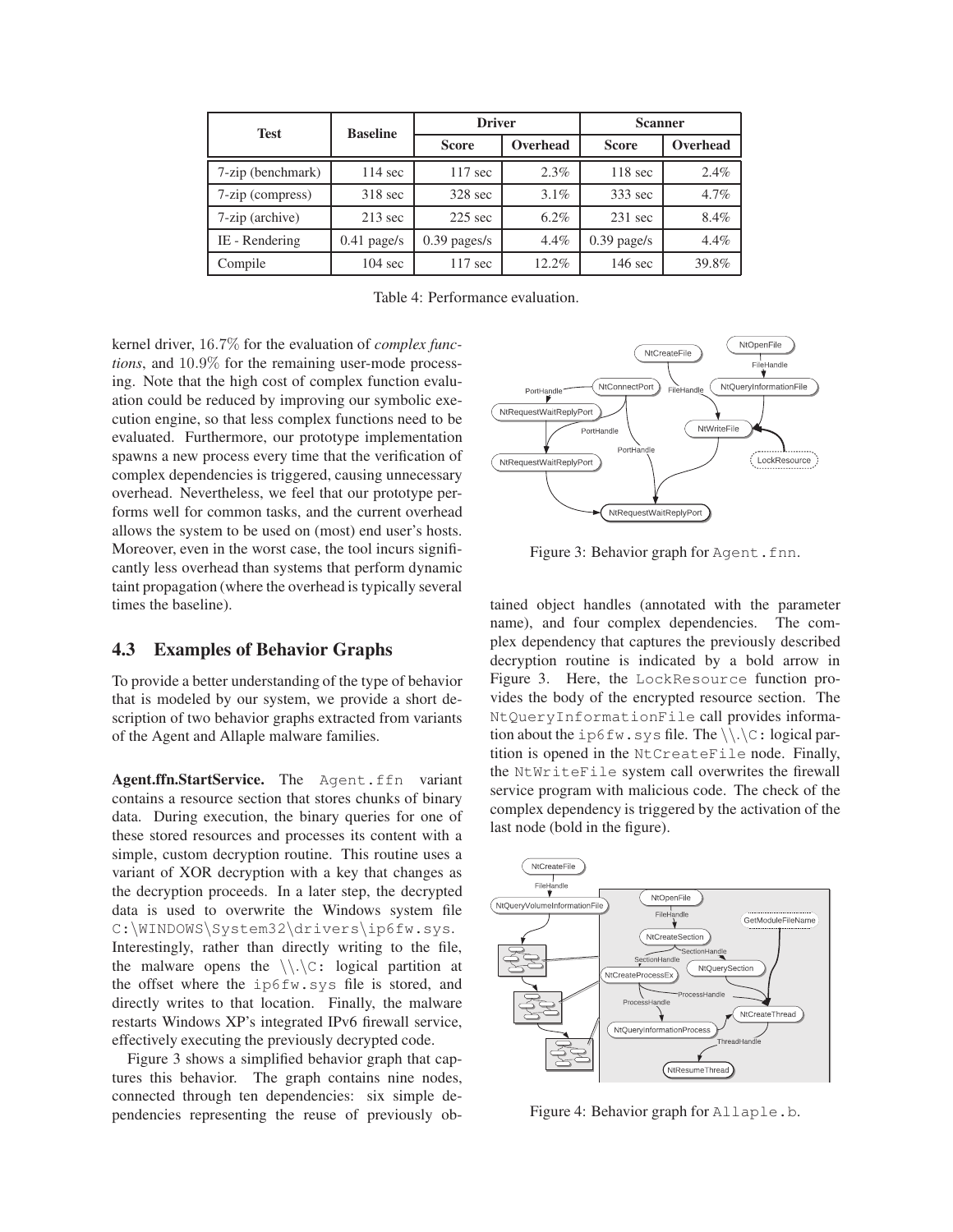Allaple.b.CreateProcess. Once started, the Allaple.b variant copies itself to the file c:\WINDOWS\system32\urdvxc.exe. Then, it invokes this executable various times with different command-line arguments. First, urdvxc.exe /installservice and urdvxc.exe /start are used to execute stealthily as a system service. In a second step, the malware tries to remove its traces by eliminating the original binary. This is done by calling urdvxc.exe /uninstallservice patch:<br/>>binary> (where <br/>binary> is the name of the originally started program).

The graph shown in Figure 4 models part of this behavior. In the NtCreateFile node, the urdvxc.exe file is created. This file is then invoked three times with different arguments, resulting in three almost identical subgraphs. The box on the right-hand side of Figure 4 is an enlargement of one of these subgraphs. Here, the NtCreateProcessEx node represents the invocation of the urdvxc.exe program. The argument to the uninstall command (i.e., the name of the original binary) is supplied by the GetModuleFileName function to the NtCreateThread call. The last NtResumeThread system call triggers the verification of the complex dependencies.

## **5 Limitations**

In this section, we discuss the limitations and possible attacks against our current system. Furthermore, we discuss possible solutions to address these limitations.

**Evading signature generation.** A main premise of our system is that we can observe a sample's malicious activities inside our system emulator. Furthermore, we require to find taint dependencies between data sources and the corresponding sinks. If a malware accomplishes to circumvent any of these two required steps, our system cannot generate system call signatures or find a starting point for the slicing process.

Note that our system is based on an unaccelerated version of Qemu. Since this is a system emulator (i.e., not a virtual machine), it implies that certain trivial means of detecting the virtual environment (e.g., such as Red Pill as described in [36]) are not applicable. Detecting a system emulator is an arms race against the accuracy of the emulator itself. Malware authors could also use delays, time-triggered behavior, or command and control mechanisms to try to prevent the malware from performing any malicious actions during our analysis. This is indeed the fundamental limitation of all dynamic approaches to the analysis of malicious code.

In maintaining taint label propagation, we implemented data and control dependent taint propagation and pursue a conservative approach to circumvent the loss of taint information as much as possible. Our results show that we are able to deal well with current malware. However, as soon as we observe threats in the wild targeting this feature of our system, we would need to adapt our approach.

**Modifying the algorithm (input-output) behavior.** Our system's main focus lies on the detection of data input-output relations and the malicious algorithm that the malware author has created (e.g., propagation technique). As soon as a malware writer decides to implement a new algorithm (e.g., using a different propagation approach), our slices would not be usable for the this new malware type. However, note that completely modifying the malicious algorithms contained in a program requires considerable manual work as this process is difficult to automate. As a result, our system raises the bar significantly for the malware author and makes this process more costly.

## **6 Related Work**

There is a large number of previous work that studies the behavior [34, 37, 42] or the prevalence [31, 35] of different types of malware. Moreover, there are several systems [6, 47, 54, 55] that aid an analyst in understanding the actions that a malware program performs. Furthermore, techniques have been proposed to classify malware based on its behavior using a supervised [39] or unsupervised [5, 7] learning approach. In this paper, we propose a novel technique to effectively and efficiently identify malicious code on the end host. Thus, we focus on related work in the area of malware detection.

**Network detection.** One line of research focuses on the development of systems that detect malicious code at the network level. Most of these systems use contentbased signatures that specify tokens that are characteristic for certain malware families. These signatures can either be crafted manually [20, 33] or automatically extracted by analyzing a pool of malicious payloads [32, 41, 49]. Other approaches check for anomalous connections or for network traffic that has suspicious properties. For example, there are systems [19, 38] that detect bots based on similar connections. Other tools [50] analyze network packets for the occurrence of anomalous statistical properties. While network-based detection has the advantage that a single sensor can monitor the traffic to multiple machines, there are a number of drawbacks. First, malware has significant freedom in al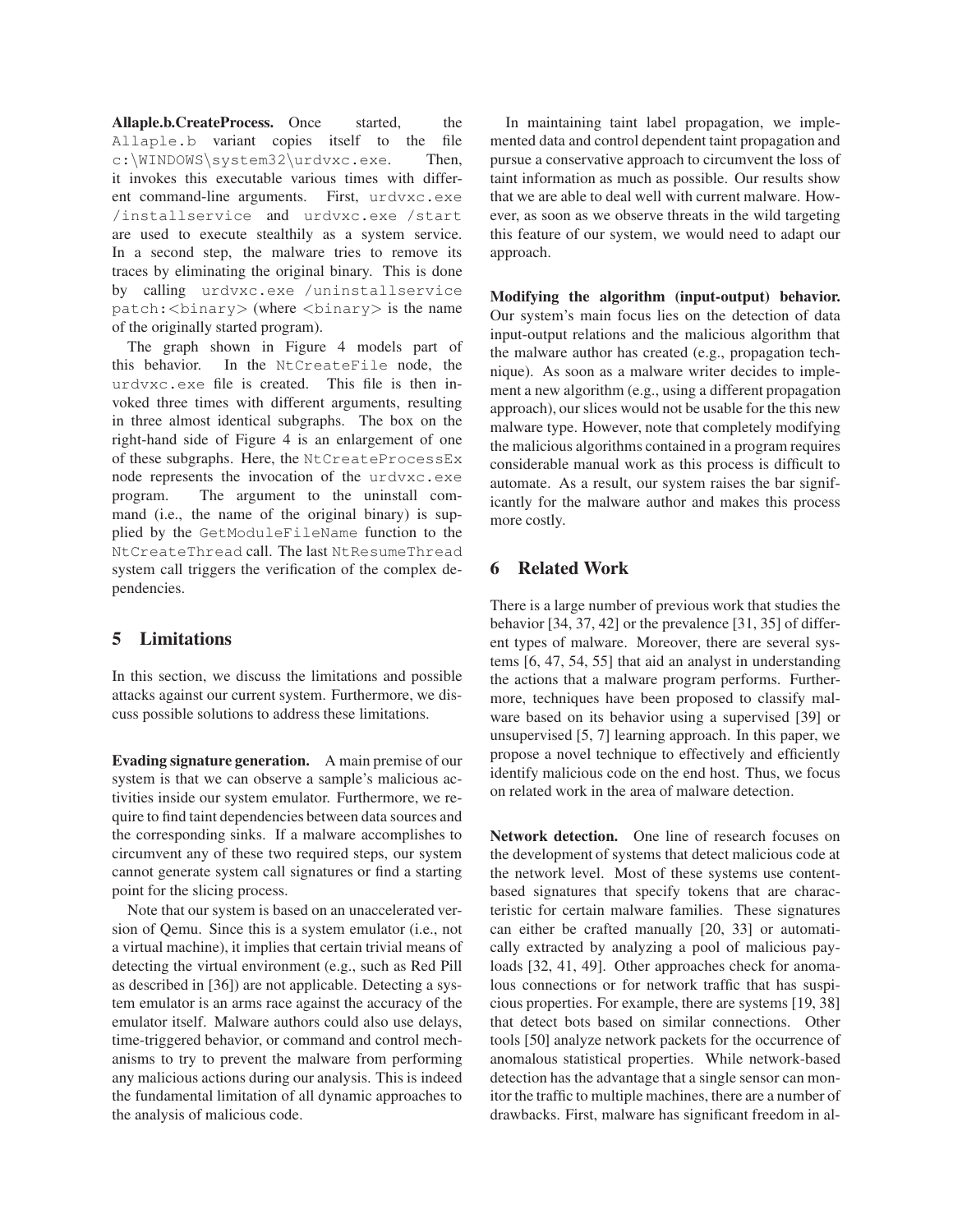tering network traffic, and thus, evade detection [17, 46]. Second, not all malware programs use the network to carry out their nefarious tasks. Third, even when an infected host is identified, additional action is necessary to terminate the malware program.

**Static analysis.** The traditional approach to detecting malware on the end host (which is implemented by antivirus software) is based on statically scanning executables for strings or instruction sequences that are characteristic for a malware sample [46]. These strings are typically extracted from the analysis of individual programs. The problem is that such strings are typically specific to the syntactic appearance of a certain malware instance. Using code polymorphism and obfuscation, malware programs can alter their appearance while keeping their behavior (functionality) unchanged [10, 46]. As a result, they can easily evade signature-based scanners.

As a reaction to the limitations of signature-based detection, researchers have proposed a number of higherorder properties to describe executables. The hope is that such properties capture intrinsic characteristics of a malware program and thus, are more difficult to disguise. One such property is the distribution of character n-grams in a file [26, 27]. This property can help to identify embedded malicious code in other files types, for example, Word documents. Another property is the control flow graph (CFG) of an application, which was used to detect polymorphic variants of malicious code instances that all share the same CFG structure [8, 24]. More sophisticated static analysis approaches rely on code templates or specifications that capture the malicious functionality of certain malware families. Here, symbolic execution [25], model checking [21], or techniques from compiler verification [12] are applied to recognize arbitrary code fragments that implement a specific function. The power of these techniques lies in the fact that a certain functionality can always be identified, independent of the specific machine instructions that express it.

Unfortunately, static analysis for malware detection faces a number of significant problems. One problem is that current malware programs rely heavily on run-time packing and self-modifying code [46]. Thus, the instruction present in the binary on disk are typically different than those executed at runtime. While generic unpackers [40] can sometimes help to obtain the actual instructions, binary analysis of obfuscated code is still very difficult [30]. Moreover, most advanced, static analysis approaches are very slow (in the order of minutes for one sample [12]). This makes them unsuitable for detection in real-world deployment scenarios.

**Dynamic analysis.** Dynamic analysis techniques detect malicious code by analyzing the execution of a program or the effects that this program has on the platform (operating system). An example of the latter category is Strider GhostBuster [52]. The tool compares the view of the system provided by a possible compromised OS to the view that is gathered when accessing the file system directly. This can detect the presence of certain types of rootkits that attempt to hide from the user by filtering the results of system calls. Another general, dynamic malware detection technique is based on the analysis of disk access patterns [16]. The basic idea is that malware activity might result in suspicious disk accesses that can be distinguished from normal program usage. The advantage of this approach is that it can be incorporated into the disk controller, and thus, is difficult to bypass. Unfortunately, it can only detect certain types of malware that scan for or modify large numbers of files.

The work that most closely relates to our own is Christodorescu et al. [11]. In [11], malware specifications (*malspecs*) are extracted by contrasting the behavior of a malware instance against a corpus of benign behaviors. Similarly to our behavior graphs, *malspecs* are DAGs where each node corresponds to a system call invocation. However, *malspecs* do not encode arbitrary data flow dependencies between system call parameters, and are therefore less specific than the behavior graphs described in this work. As discussed in Section 4, using behavior graphs for detection without verifying that complex dependencies hold would lead to an unacceptably large number of false positives.

In [22], a dynamic spyware detector system is presented that feeds browser events into Internet Explorer Browser Helper Objects (i.e., BHOs – IE plugins) and observes how the BHOs react to these browser events. An improved, tainting-based approach called Tquana is presented in [15]. In this system, memory tainting on a modified Qemu analysis environment is used to track the information that flows through a BHO. If the BHO collects sensitive data, writes this data to the disk, or sends this data over the network, the BHO is considered to be suspicious. In Panorama [55], whole-system taint analysis is performed to detect malicious code. The taint sources are typically devices such as a network card or the keyboard. In [44], bots are detected by using taint propagation to distinguish between behavior that is initiated locally and behavior that is triggered by remote commands over the network. In [29], malware is detected using a hierarchy of manually crafted behavior specifications. To obtain acceptable false positive rates, taint tracking is employed to determine whether a behavior was initiated by user input.

Although such approaches may be promising in terms of detection effectiveness, they require taint tracking on the end host to be able to perform detection. Tracking taint information across the execution of arbi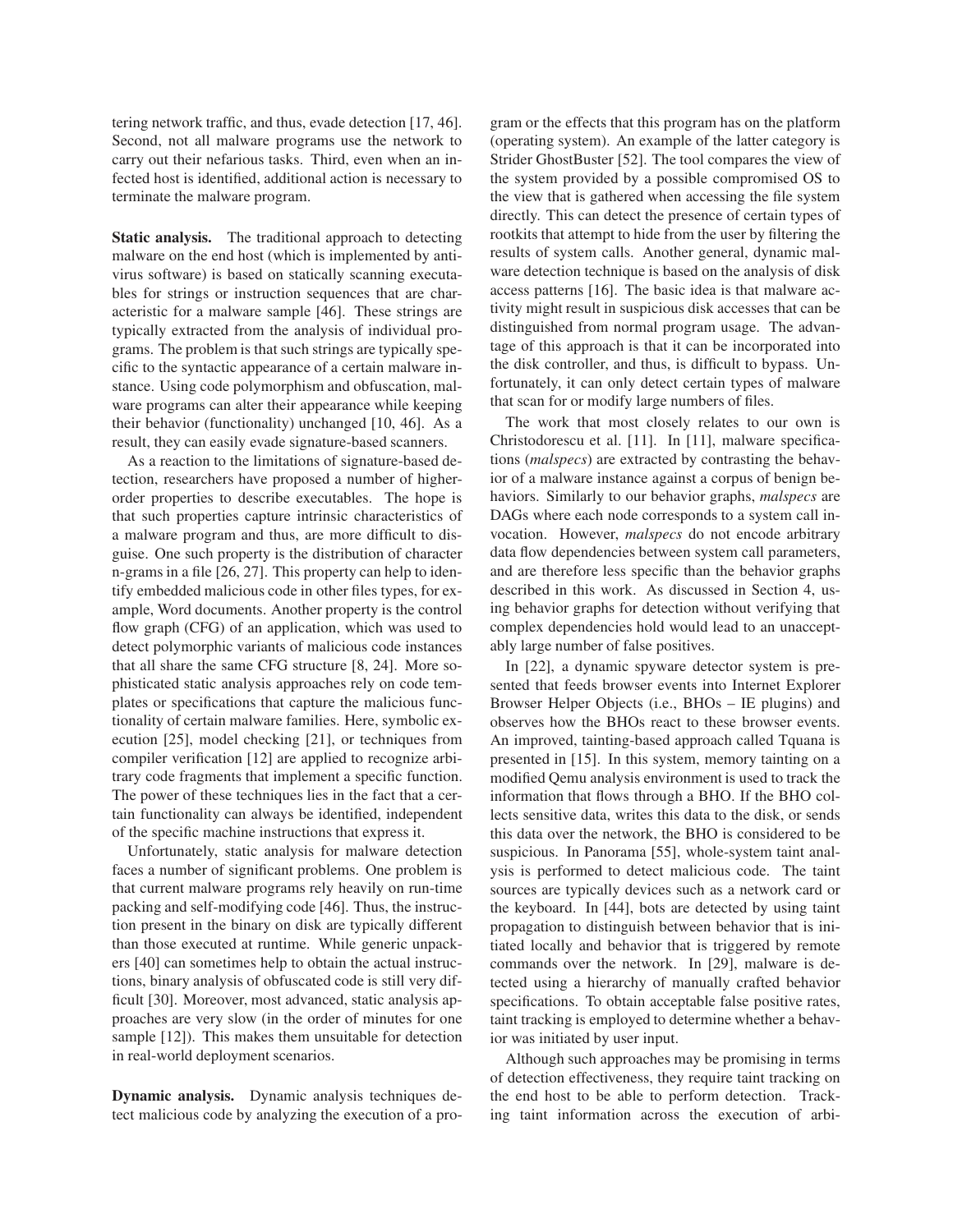trary, untrusted code typically requires emulation. This causes significant performance overhead, making such approaches unsuitable for deployment on end user's machines. In contrast, our system employs taint tracking when extracting a model of behavior from malicious code, but it does *not* require tainting to perform detection based on that model. Our system can, therefore, efficiently and effectively detect malware on the end user's machine.

### **7 Conclusion**

Although a considerable amount of research effort has gone into malware analysis and detection, malicious code still remains an important threat on the Internet today. Unfortunately, the existing malware detection techniques have serious shortcomings as they are based on ineffective detection models. For example, signature-based techniques that are commonly used by anti-virus software can easily be bypassed using obfuscation or polymorphism, and system call-based approaches can often be evaded by system call reordering attacks. Furthermore, detection techniques that rely on dynamic analysis are often strong, but too slow and hence, inefficient to be used as real-time detectors on end user machines.

In this paper, we proposed a novel malware detection approach. Our approach is both *effective* and *efficient*, and thus, can be used to replace or complement traditional AV software at the end host. Our detection models cannot be easily evaded by simple obfuscation or polymorphic techniques as we try to distill the behavior of malware programs rather than their instance-specific characteristics. We generate these fine-grained models by executing the malware program in a controlled environment, monitoring and observing its interactions with the operating system. The malware detection then operates by matching the automatically-generated behavior models against the runtime behavior of unknown programs.

#### **Acknowledgments**

The authors would like to thank Christoph Karlberger for his invaluable programming effort and advice concerning the Windows kernel driver. This work has been supported by the Austrian Science Foundation (FWF) and by Secure Business Austria (SBA) under grants P-18764, P-18157, and P-18368, and by the European Commission through project FP7-ICT-216026-WOMBAT. Xiaoyong Zhou and XiaoFeng Wang were supported in part by the National Science Foundation Cyber Trust program under Grant No. CNS-0716292.

### **References**

- [1] ANUBIS. http://anubis.iseclab.org, 2009.
- [2] AGRAWAL, H., AND HORGAN, J. Dynamic Program Slicing. In *Conference on Programming Language Design and Implementation (PLDI)* (1990).
- [3] B. COLLINS-SUSSMAN, B. W. FITZPATRICK AND C. M. PI-LATO. Version Control with Subversion. http://svnbook. red-bean.com/en/1.5/svn-book.html, 2008.
- [4] BAECHER, P., KOETTER, M., HOLZ, T., DORNSEIF, M., AND FREILING, F. The Nepenthes Platform: An Efficient Approach To Collect Malware. In *Recent Advances in Intrusion Detection (RAID)* (2006).
- [5] BAILEY, M., OBERHEIDE, J., ANDERSEN, J., MAO, Z., JA-HANIAN, F., AND NAZARIO, J. Automated Classification and Analysis of Internet Malware. In *Symposium on Recent Advances in Intrusion Detection (RAID)* (2007).
- [6] BAYER, U., KRUEGEL, C., AND KIRDA, E. TTAnalyze: A Tool for Analyzing Malware. In *Annual Conference of the European Institute for Computer Antivirus Research (EICAR)* (2006).
- [7] BAYER, U., MILANI COMPARETTI, P., HLAUSCHEK, C., KRUEGEL, C., AND KIRDA, E. Scalable, Behavior-Based Malware Clustering. In *Network and Distributed System Security Symposium (NDSS)* (2009).
- [8] BRUSCHI, D., MARTIGNONI, L., AND MONGA, M. Detecting Self-Mutating Malware Using Control Flow Graph Matching. In *Conference on Detection of Intrusions and Malware & Vulnerability Assessment (DIMVA)* (2006).
- [9] CHRISTODORESCU, M., AND JHA, S. Static Analysis of Executables to Detect Malicious Patterns. In *Usenix Security Symposium* (2003).
- [10] CHRISTODORESCU, M., AND JHA, S. Testing Malware Detectors. In *ACM International Symposium on Software Testing and Analysis (ISSTA)* (2004).
- [11] CHRISTODORESCU, M., JHA, S., AND KRUEGEL, C. Mining Specifications of Malicious Behavior. In *European Software Engineering Conference and ACM SIGSOFT Symposium on the Foundations of Software Engineering* (2007).
- [12] CHRISTODORESCU, M., JHA, S., SESHIA, S., SONG, D., AND BRYANT, R. Semantics-Aware Malware Detection. In *IEEE Symposium on Security and Privacy* (2005).
- [13] COZZIE, A., STRATTON, F., XUE, H., AND KING, S. Digging For Data Structures . In *Symposium on Operating Systems Design and Implementation (OSDI)* (2008).
- [14] DAGON, D., GU, G., LEE, C., AND LEE, W. A Taxonomy of Botnet Structures. In *Annual Computer Security Applications Conference (ACSAC)* (2007).
- [15] EGELE, M., KRUEGEL, C., KIRDA, E., YIN, H., AND SONG, D. Dynamic Spyware Analysis. In *Usenix Annual Technical Conference* (2007).
- [16] FELT, A., PAUL, N., EVANS, D., AND GURUMURTHI, S. Disk Level Malware Detection. In *Poster: 15th Usenix Security Symposium* (2006).
- [17] FOGLA, P., SHARIF, M., PERDISCI, R., KOLESNIKOV, O., AND LEE, W. Polymorphic Blending Attacks. In *15th Usenix Security Symposium* (2006).
- [18] FORREST, S., HOFMEYR, S., SOMAYAJI, A., AND LONGSTAFF, T. A Sense of Self for Unix Processes. In *IEEE Symposium on Security and Privacy* (1996).
- [19] GU, G., PERDISCI, R., ZHANG, J., AND LEE, W. Bot-Miner: Clustering Analysis of Network Traffic for Protocol- and Structure-Independent Botnet Detection. In *17th Usenix Security Symposium* (2008).